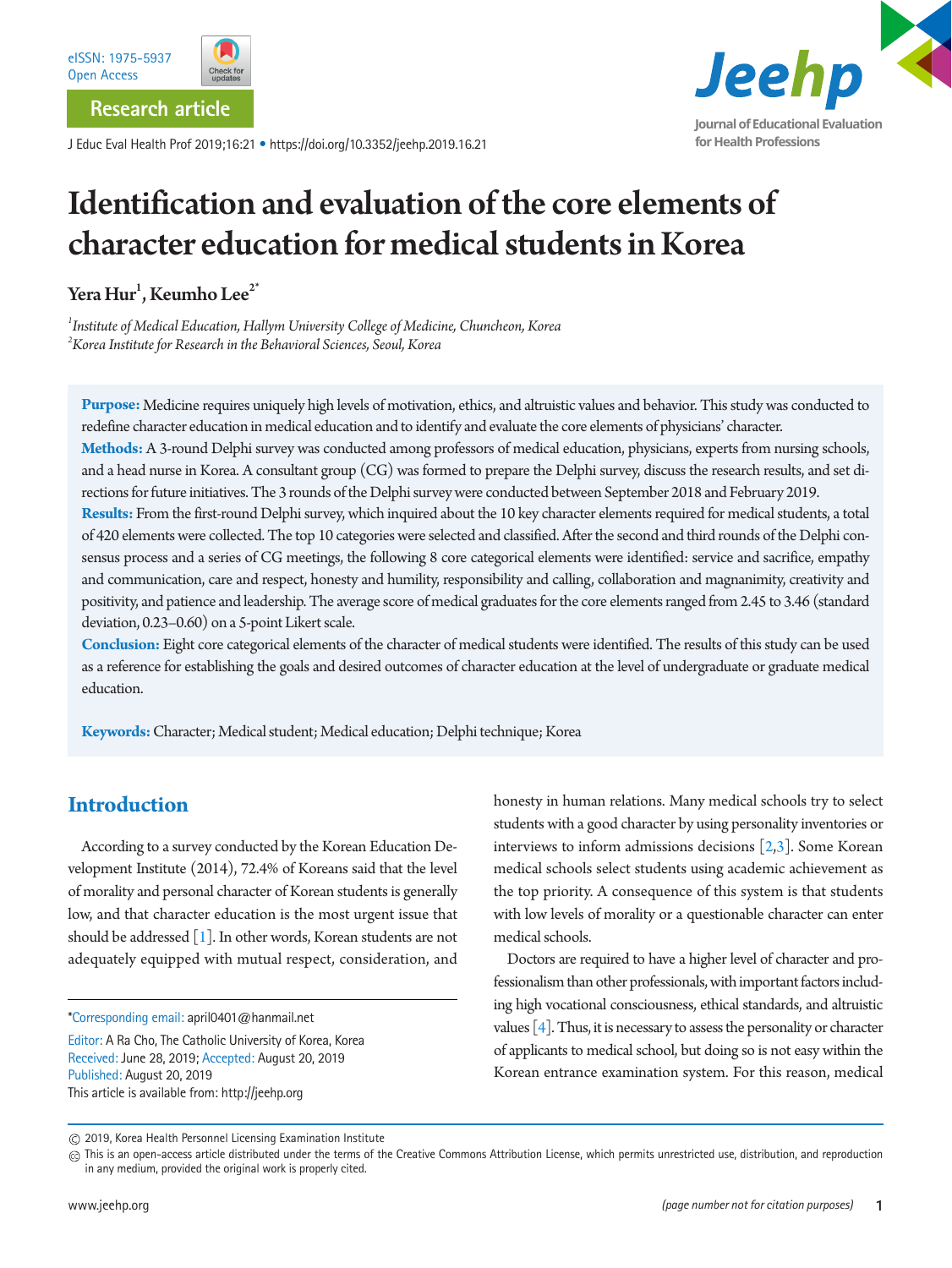schools have made efforts to provide character education to medical students through medical humanities and social medicine curricula emphasizing communication skills, medical ethics, and community service [\[5](#page-7-4)]. Nevertheless, within medical schools, unethical behaviors such as sexual harassment, kickbacks, and cheating continue to occur. The negative public reaction to such behaviors has made it necessary to examine the current process of character education in medical schools and to propose some alternatives.

Although numerous previous studies have shared experiences with curricula on medical professionalism, medical ethics, community services, medical humanities, and communication skills, and have addressed the necessity of character education  $[6-10]$  $[6-10]$ , it is difficult to find studies directly dealing with the current problems in character education and suggesting alternatives for medical education. In order for medical students to develop an identity as a doctor, their academic, clinical, and patient-related competencies are all important, and these 3 factors must be well-balanced [\[11](#page-7-7)]. With this in mind, it is necessary to examine whether the current medical education system is appropriate for producing good doctors, and in particular, whether character education is included along with medical knowledge and skills. For the purposes of this study, character education means developing ethical/behavioral values, personality, virtue, and a human image suitable for becoming a good doctor. Although it is difficult to summarize the definition or qualities of a good doctor in a single word, this study approached the character aspects that good doctors should have.

It is necessary to distinguish character from professional clinical performance, because while some aspects of character overlap with

the complex concepts of medical professionalism and the medical humanities, which include all the knowledge, skills, and attitudes required by good doctors, it is more desirable to view character as a distinct phenomenon. Therefore, this study aimed to evaluate and redefine character education in Korean medical schools by investigating the following questions: (1) What are the core elements of character that good doctors should have?; (2) How can we define those core elements, and what sub-elements do they contain?; (3) How can a model of character education for medical students be presented?; (4) What are medical students' levels of the identified core elements?; and (5) What is the appropriate academic year during which the core elements should be provided?

# **Methods**

# **Ethical statement**

All participants participated in the survey after providing written informed consent. This study was approved by the Institutional Review Board of Hallym University (HIRB-2018-049).

#### **Study design**

In order to identify the key character elements that doctors should have and to create a character education model for Korean doctors, we conducted a literature review and case analysis. Based on this, a 3-round Delphi survey and consultant group (CG) meetings were conducted [\(Fig. 1](#page-1-0)).

The participants of the Delphi survey were Korean professors of medical education, physicians, experts from nursing schools,

<span id="page-1-0"></span>

**Fig. 1.** Study design of the 3-round Delphi survey. CG, consultant group.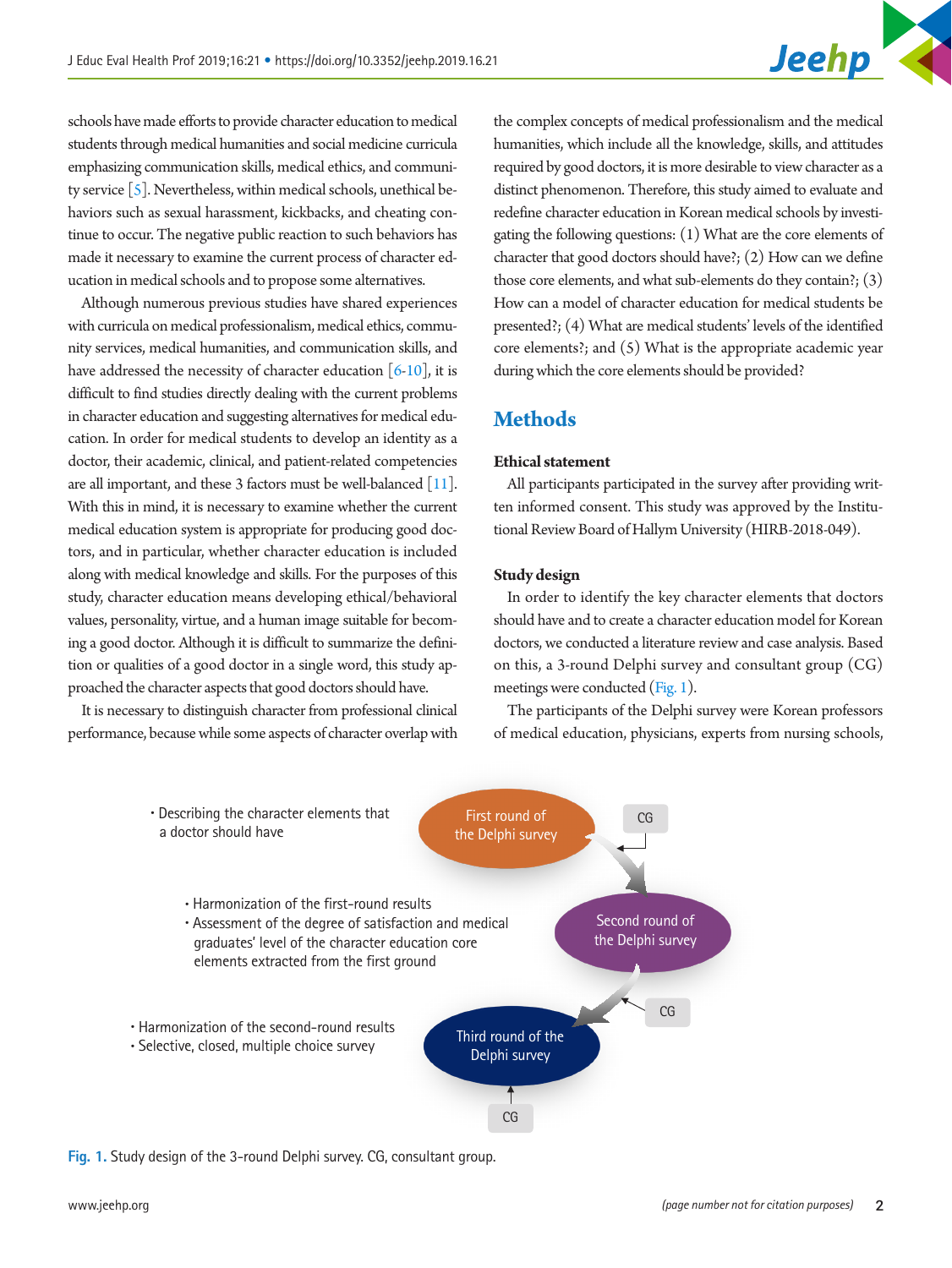and a head nurse. The first round of the Delphi survey consisted of 5 open questions: the necessity of character education in medical education, the personal character required by doctors, what is considered "character," the problems and failures of character education in current medical education, and the key character elements for doctors in the fourth industrial age. Participants were asked to list 10 or more key elements, numbered from 1 to 10 in order of importance.

The second round of the Delphi survey was conducted among respondents who participated in the first round. The questions focused on assessing respondents' degree of satisfaction with the core elements of character education extracted from the first round and with the level of graduates regarding those skills. The respondents could also suggest corrections or deletions of the core elements, and provide additional comments. The third round of the Delphi survey was only conducted among respondents who reported discordant responses in the second round of the Delphi analysis, and consensus on the second-round responses was reached.

#### **Materials and subjects**

For the Delphi survey, the manual for Delphi participants and consent form were distributed together. The content included the background and purpose of the research, subjects, research methods, duration of the research, a statement that participants could withdraw from the study, the disadvantages if the study was not done, personal information, and a statement on confidentiality.

To create the Delphi questionnaire, discuss the results of the rounds of the Delphi survey, and set directions for future initiatives, a CG was assembled with a total of 17 participants, including 2 character education specialists, 3 medical education professors, 2 professors from nursing school, 2 physicians, 2 members of the general public, 1 head nurse, and 6 medical students. Some of them (3 medical education professors, 2 physicians) also participated in the Delphi survey. The questionnaires used are presented in the [Appendix 1](#page-8-0).

The medical education experts selected for the Delphi survey were drawn from professors of medical education at 40 medical schools in Korea, to ensure the greatest possible representativeness. The medical education experts were also selected from the past and present board members of the 2 major representative institutions leading medical education in Korea, the Korean Society of Medical Education and the Korean Institute of Medical Education and Evaluation. Therefore, 67 medical professors and 63 members of the institute were selected for the Delphi survey. Eleven physicians and 2 experts from nursing schools were added to the list based on suggestions from the CG. A total of 143 subjects were selected for the Delphi survey. The number of Delphi experts is generally between 30 and 100; however, a higher number was chosen given the busy schedules of medical professors and to prepare for possible drop-out of participants during the multiple survey rounds. Three rounds of the Delphi survey were conducted between September 2018 and February 2019. In the first round of the Delphi survey, 47 (32.9%) of the 144 invited subjects replied. In the second round of the Delphi survey, 38 (80.8%) of the 47 respondents in the first round of the Delphi survey participated. In the third round of the Delphi survey, only 26 respondents participated, corresponding to 100% of those who disagreed in the second survey [\(Table 1\)](#page-2-0).

## **Statistics**

Descriptive statistics were calculated, such as the frequency, mean, and standard deviation.

# **Results**

# **The necessity and problems of character education in medical education**

The first round of the Delphi survey asked open questions about the necessity and problems of character education in medical education. There was 1 non-response, and all 46 respondents stated that character education was essential in medical education.

<span id="page-2-0"></span>**Table 1.** Number of subjects and their affiliations in each round of the Delphi survey

| Affiliations                     | Subjects of study | 1st Delphi survey respondents | 2nd Delphi survey respondents | 3rd Delphi survey respondents |
|----------------------------------|-------------------|-------------------------------|-------------------------------|-------------------------------|
| Medical professors <sup>a)</sup> | 67 (46.9)         | 18 (38.3)                     | 16 (42.1)                     | 12(46.2)                      |
| Institute <sup>b)</sup>          | 63 (44.0)         | 16 (34.0)                     | 13 (34.2)                     | 10(38.5)                      |
| Physicians                       | 11(7.7)           | 11(23.4)                      | 7(18.4)                       | 3(11.5)                       |
| Nursing professors               | 2(1.4)            | 2(4.3)                        | 2(5.3)                        | 1(3.8)                        |
| Total                            | 143 (100.0)       | 47 (100.0)                    | 38 (100.0)                    | 26 (100.0)                    |

Values are presented as number (%).

a)Some of the subjects had duplicated affiliations, which were included here. <sup>b</sup>lnstitute: Korean Society of Medical Education, Korean Institute of Medical Education and Evaluation.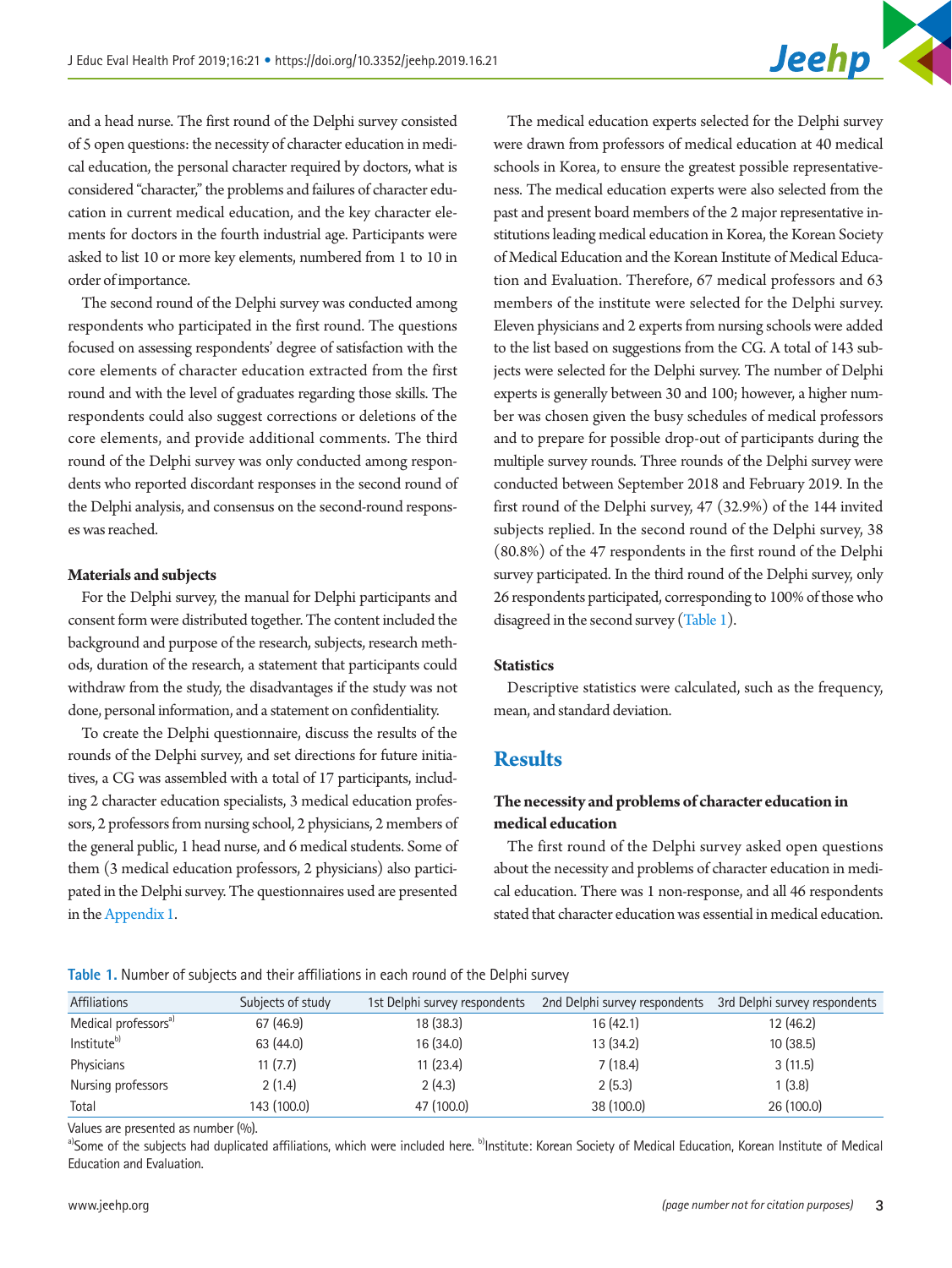Regarding the problem of character education, there was a considerable number of opinions based on factors such as a knowledge-oriented educational system, lack of an appropriate curriculum, lack of concern with individuals' character as an evaluation factor in the course of becoming a doctor, inadequate awareness of the need for character education among professors and students, and insufficient teaching ability to handle character education properly.

Some respondents also expressed the opinions that the concept of character is ambiguous, and that there is a lack of research on what content to teach. In particular, many respondents pointed out that medical school professors or students do not value character education, but only academic performance. The raw data are available in [Supplement 1.](#page-6-0)

## **The definition of character education**

In order to define the concept of character required by doctors, this question was included in the first round of the Delphi survey. Forty-seven respondents gave a variety of comments, which could be summarized as follows. The character that a doctor requires is the basic attitude, values, and mindset that must be present to perform his or her duties. These include respect for human beings, empathy and consideration for patients, a sense of calling, honesty, ethics, and responsibility.

# **Identification of character education core elements, and the sub-elements**

In the first round of the Delphi survey, a total of 420 elements

were collected from respondents' lists of the 10 key elements required for medical students. The content of each element was analyzed, and similar elements were grouped into 17 items, the top 10 of which were selected for inclusion in the major classification.

After the second and third rounds of the Delphi survey and the CG meeting, we were able to identify 8 core categories of character education: service and sacrifice, empathy and communication, care and respect, honesty and humility, responsibility and calling, collaboration and magnanimity, creativity and positivity, and patience and leadership. These core elements, together with their sub-elements, are presented in Table 2.

#### **The model of character education for medical students**

[Fig. 2.](#page-4-0) shows the 8 core categorical elements for the character education of medical students derived from the Delphi survey and the CG. The sub-elements with similar concepts were integrated and the final sub-elements were selected to fit the 8 core categorical elements, and their definitions are shown in [Table 3.](#page-4-1) The final names and definitions of the 8 core categorical elements and the sub-factors of each core element were selected through expert meetings.

# **Medical students' level of the core elements**

In the third round of the Delphi survey, medical graduates' levels of the 8 categorical core elements were rated on a scale ranging from very low  $(1 \text{ point})$  to very high  $(5 \text{ points})$  [\(Fig. 3](#page-5-0)). The average level of graduates for the 8 categorical core elements was 2.45–3.46. The core factors that were rated highest were 'respon-

<span id="page-3-0"></span>

| Core elements                 | Sub-elements                                                                                                                                                                                                                                                                                                                                                 |
|-------------------------------|--------------------------------------------------------------------------------------------------------------------------------------------------------------------------------------------------------------------------------------------------------------------------------------------------------------------------------------------------------------|
| Service and sacrifice         | Service, sacrifice, dedication, sympathy, compassion, devotion, altruistic attitude, warmth, willingness, diligence, con-<br>cession, fraternity, appreciation                                                                                                                                                                                               |
| Empathy and communication     | Communication skills, empathy, communication orientation, conflict management, listening, sincerity, flexibility, social-<br>ity, humor, healthy interpersonal relationships, expressive power, a warm smile, consideration, compassion, expressing<br>one's thoughts in writing, patience                                                                   |
| Care and respect              | Consideration, respect, understanding of others (including patients), kindness, tolerance, sense of companion, under-<br>standing of diversity, respect for people, respect for themselves, pride, respect for life, love, sense of life ethics, under-<br>standing death, human nature, courtesy                                                            |
| Honesty and humility          | Honesty, diligence, humility, ethical judgment, morality, conscience, moral judgment, spirit of compliance, integrity,<br>truth, authenticity, seriousness, fairness, accuracy, reflection, compliance with principles, intellectual self-confidence,<br>professional ethics                                                                                 |
| Responsibility and calling    | Responsibility, involvement, commitment, accountability, value internalization, values, medical law, medical ethics, pro-<br>fessional ethics, confidentiality, compliance, attitude of lifelong learning                                                                                                                                                    |
| Collaboration and magnanimity | Cooperation, an embracing spirit, community consciousness, collaboration, peer collaboration, teamwork, mutual ex-<br>change, interdependence                                                                                                                                                                                                                |
| Creativity and positivity     | Creativity, positivity, insight, judgment, critical thinking, decision, open-mindedness, creative thinking, mindfulness of<br>looking at problems from multiple angles, imagination, courage, calm, passion                                                                                                                                                  |
| Patience and leadership       | Leadership, challenging spirit, followership, leading, social problem consciousness, social cognitive ability, initiative,<br>self-regulation, management, self-understanding, self-reflection, self-control, self-identity, capability, self-control,<br>patience, well-being, balance, self-empathy, manners, courtesy, elegance, dignity, self-management |
|                               |                                                                                                                                                                                                                                                                                                                                                              |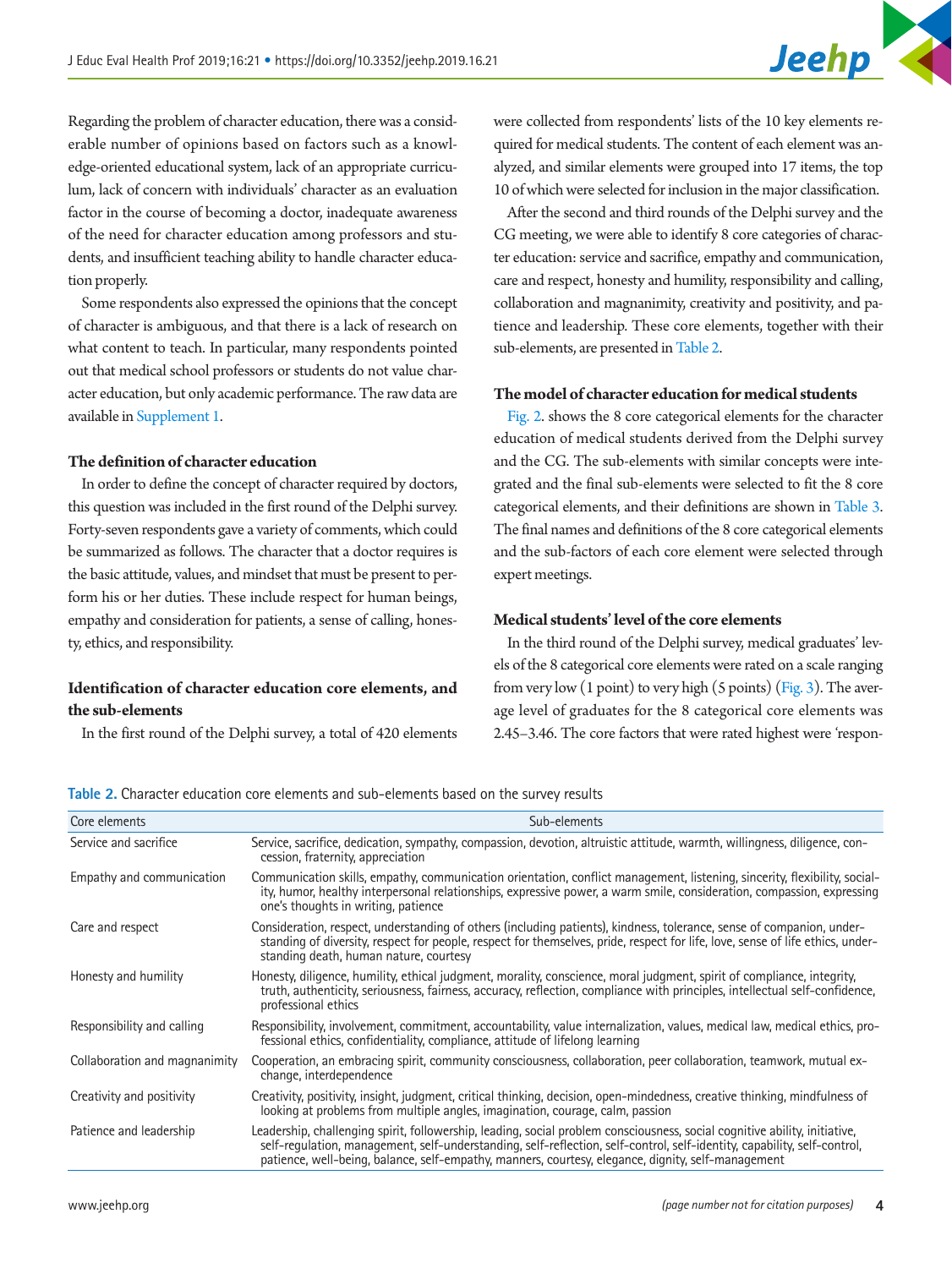

<span id="page-4-0"></span>

<span id="page-4-1"></span>

|  |  | <b>Table 3.</b> Definition of the core elements of character education |  |
|--|--|------------------------------------------------------------------------|--|
|  |  |                                                                        |  |

| Core elements                 | <b>Definition</b>                                                                                                                                                                                                           |
|-------------------------------|-----------------------------------------------------------------------------------------------------------------------------------------------------------------------------------------------------------------------------|
| Service and sacrifice         | Attitude of thinking of others (patients) before one's own personal interests, sacrificing oneself for others, devoting<br>oneself to society, and practicing volunteer work through medical practice                       |
| Empathy and communication     | Attitude and ability to interact and communicate well while accurately communicating thoughts and emotions, know-<br>ing how to understand and sympathize with others' thoughts, feelings, and perspectives                 |
| Care and respect              | Acting in consideration of the position of others, understanding and respecting other positions, respecting the noble<br>nature of life, being attentive to care for others, and caring for others                          |
| Honesty and humility          | Being true or honest to yourself or others in a straightforward way, without lies or deception, without being arrogant<br>or ignorant of others, knowing how to act in a humble way                                         |
| Responsibility and calling    | The intention of fulfilling one's tasks faithfully and responsibly, protecting the basic rights and human rights of patients,<br>appreciating the doctor's profession, and contributing to society through profession       |
| Collaboration and magnanimity | Attitude and ability to be interested in group and community issues, interacting with members and working together<br>to achieve common goals                                                                               |
| Creativity and positivity     | Attitude of not being confined to existing frameworks, but being able to look at things and situations with new and<br>open eyes, and seeking various ways to solve problems with good results even in difficult situations |
| Patience and leadership       | Attitudes and ability to reflect on, examine, and endure in difficult situations, to view health care in its social context,<br>and to reach agreement with other members of an organization                                |

sibility and calling' (mean =  $3.46$ , standard deviation =  $0.57$ ), while 'patience and leadership' (mean = 2.45, standard deviation = 0.55) was the lowest.

# **The appropriate academic year in which the core elements should be provided**

The appropriate academic year for instruction on the 8 core categorical elements was investigated, and the results are shown in [Table 4.](#page-5-1) Many respondents indicated that the core elements could be instructed not in any particular year, but in any or all academic years of the medical education process.

The majority of the respondents said that 'service and sacrifice' are necessary throughout the premedical years  $(n = 31)$  and that 'honesty and service' are appropriate for all years of medical education  $(n = 24)$ . Many also said that 'honesty and humility' and 'patience and leadership' would be appropriate to focus on in the senior years of medical education, with the general opinion that education on all 8 core elements should be available in all years.

# **Discussion**

Discussions of the qualities of good doctors and the need for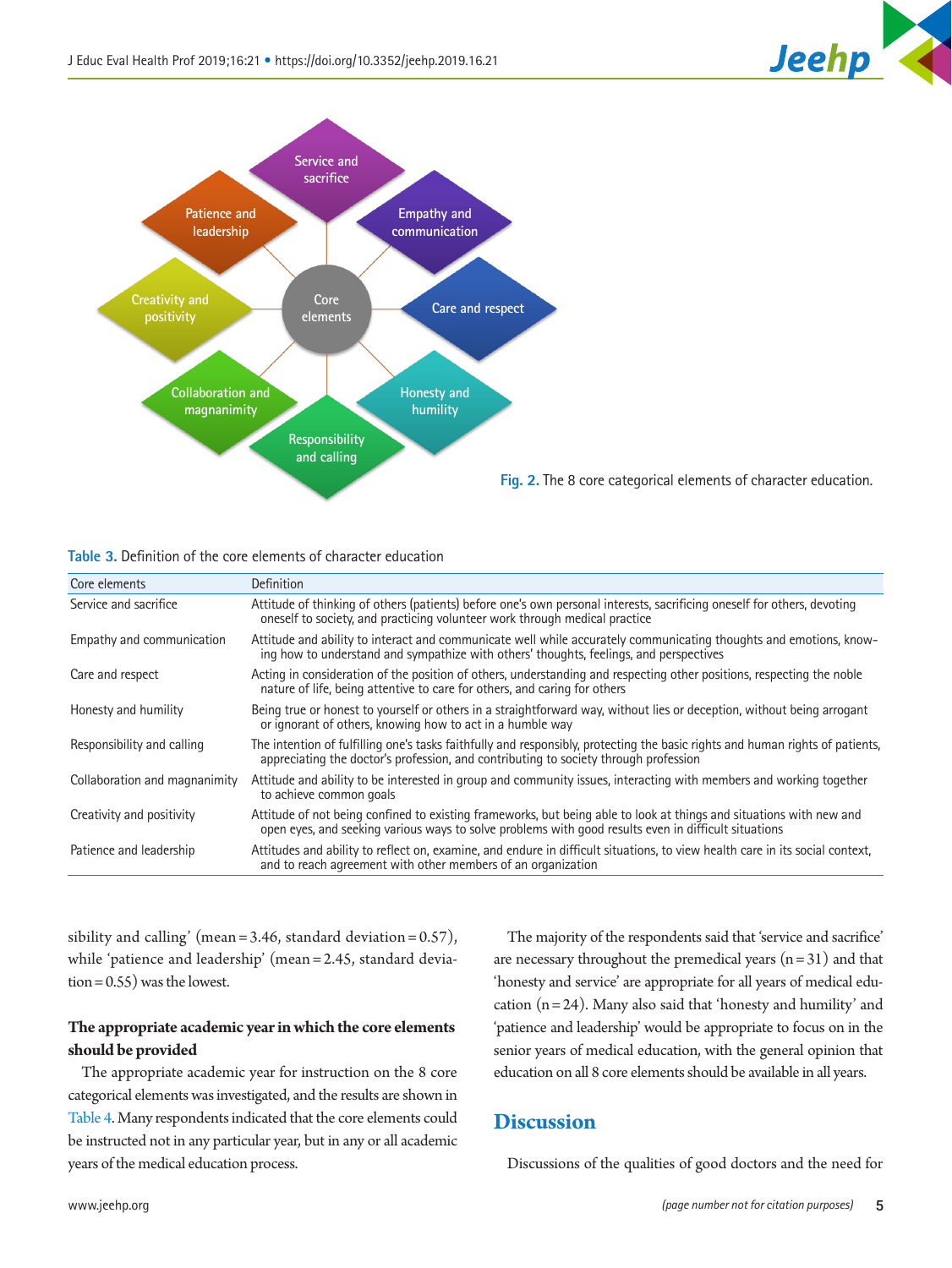

<span id="page-5-0"></span>

| Mean               | 2.53 | 2.5  | 2.95 | 3.34 | 3.46 | 2.55 | 2.64 | 2.45 |
|--------------------|------|------|------|------|------|------|------|------|
| Standard deviation | 0.51 | 0.51 | 0.23 | 0.58 | 0.57 | 0.5  | 0.6  | 0.55 |
| Minimum            |      |      |      |      |      |      |      |      |
| <b>Maximum</b>     |      |      |      |      |      |      |      | 4    |

**Fig. 3.** Evaluation of medical school graduates' levels of the 8 core categorical elements of character.

|                               |                 |        |     |              | Academic year |                   |        |       |    |
|-------------------------------|-----------------|--------|-----|--------------|---------------|-------------------|--------|-------|----|
| Core elements                 | Premedical year |        |     | Medical year |               |                   |        | Total |    |
|                               | Year 1          | Year 2 | Any | Year 1       | Year 2        | Year <sub>3</sub> | Year 4 | Any   |    |
| Service and sacrifice         |                 | -      | 31  | 5            | 3             | 4                 | 4      | 19    | 68 |
| Empathy and communication     |                 | 2      | 28  | 6            |               | 5                 | 4      | 21    | 68 |
| Care and respect              |                 | -      | 26  | 4            | 5             | 5                 | 8      | 18    | 67 |
| Honesty and humility          |                 |        | 25  |              |               | 4                 | 6      | 24    | 66 |
| Responsibility and calling    |                 |        | 24  | 4            | ◠             |                   | 11     | 19    | 67 |
| Collaboration and magnanimity |                 | 2      | 26  | 5            |               | 4                 | 8      | 21    | 69 |
| Creativity and positivity     |                 | ۰      | 29  | 6            | 4             | າ                 | 3      | 22    | 68 |
| Patience and leadership       |                 | 3      | 22  | 3            |               | 6                 | 10     | 18    | 64 |

<span id="page-5-1"></span>

|  |  |  | Table 4. Frequency of responses regarding the appropriate academic level for instruction on each core element |
|--|--|--|---------------------------------------------------------------------------------------------------------------|
|  |  |  |                                                                                                               |

Values are presented as number of respondents.

personality education in medical education can be found in several previous studies  $[6,7,12]$  $[6,7,12]$  $[6,7,12]$ . Nonetheless, the overall consensus in the literature is that character education in medical school has not been successful, and the current problems of character education need to be reviewed. In order for character education to be successful, it is necessary to reach consensus on the core human factors desirable for medical students. Therefore, this study aimed to redefine character education in medical education using the Delphi technique and to identify key elements of character education for future doctors. The key elements of character education found in this study are similar to those of medical professionalism, but medical professionalism differs in that it emphasizes not only elements of character, but also the knowledge and skills required in medical education [\[13](#page-7-10)[,14\]](#page-7-11).

#### **Limitations**

Some of the respondents to the first round of the Delphi survey failed to respond to the second round, resulting in a decrease in the number of subjects. Although the Delphi survey itself was conducted among a small number of specialists, the loss of 9 of the 47 primary Delphi respondents could be a limitation for generalizing the results of the study. In particular, only a model of the key factors of character education for medical students was developed. Furthermore, research was not conducted on educational content or methods that could be used at actual instructional sites.

In the future, it will be possible to develop various research initiatives and programs using the core factor model of personality education developed in this study. Our suggestions for follow-up research and applications are as follows: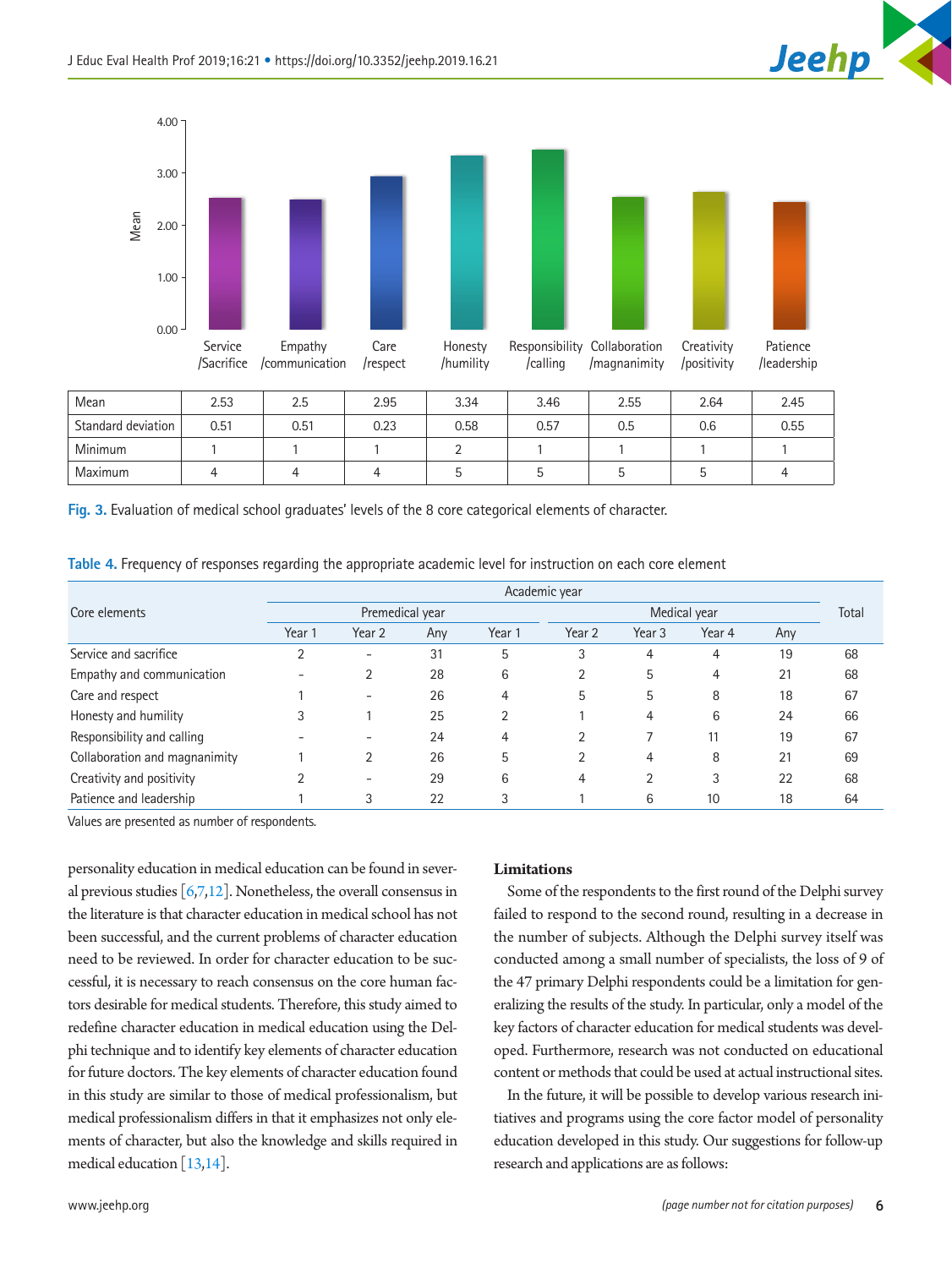#### **Provision of basic guidelines for character education**

When developing and implementing medical education, medical schools refer to standardized guidelines, such as "Learning outcomes of basic medical education" issued by the Korean Association of Medical Colleges [\[15\]](#page-7-12). Although each university has certain goals and objectives, it is necessary to include specific levels of education and essential content in order for students to qualify for the medical licensure examination and for medical schools to receive accreditation. It is expected that this research will provide basic guidelines for character education by identifying the core competencies of character that are essential for future doctors, providing a basis for each university to develop specific character education courses suitable for that institution.

## **A basis for related research**

This study provides a basis for diverse related studies. For example, if core competencies for character education are identified, a variety of educational content could be developed for the competency of "altruism" alone. In other words, since educational content, instructional methods, and evaluation methods may vary depending on the core competencies of character education, it will be possible to investigate which method is more suitable and to examine their effects when such programs are actually implemented. The study investigated the level of these competencies in graduates and the appropriate academic level of education for each core competency, and further studies could be conducted among more faculty members of medical schools, physician groups, and patient groups. By doing so, it will be possible to determine which core competencies are lacking among medical school graduates, to investigate when it is appropriate to provide education on those competencies, and to use those findings to develop character education programs.

# **Development of a character education mentoring module for medical students**

Mentoring methods for character education can be considered, because mentoring has already been found to be a desirable educational methodology for fostering personality traits, community awareness, a sense of responsibility, service spirit, interpersonal skills, and moral reflection, while bringing about overall growth [\[16](#page-7-13)]. Under the Character Education Promotion Act in Korea [\[17\]](#page-7-14), personality education is emphasized for college students, as well as for students in primary and secondary schools, and various character education programs have been developed. An analysis of the literature on medical humanities curriculum for college students in Korea  $[18]$  found that the main components were self-understanding and socializing, emotional control and self-esteem, and connection with others.

However, medical school students have different personality traits from those required by general college students. For example, among the factors found in this study, respect for life and vocational consciousness were identified as personality traits that are more important for medical students than for general college students. Therefore, the program developed is not suitable for general college students.

In conclusion, based on the core elements of character education identified in this study, we expect to be able to develop character education programs or mentoring modules suitable for medical students.

# **ORCID**

Yera Hur: <https://orcid.org/0000-0002-0142-3078>; Keumho Lee: [https://orcid.org/0000-0003-3370-0583](https://orcid.org/0000-0003-3370-0583 
) 

# **Authors' contributions**

Conceptualization: YH. Data curation: KL. Formal analysis: YH. Funding acquisition: YH. Methodology: YH, KL. Project administration: YH. Visualization: KL, YH. Writing–original draft: YH, KL. Writing–review & editing: YH, KL.

# **Conflict of interest**

No potential conflict of interest relevant to this article was reported.

# **Funding**

This work was supported by the Ministry of Education of the Republic of Korea and the National Research Foundation of Korea (NRF-2018S1A5A2A01038037).

# **Acknowledgments**

None.

# <span id="page-6-0"></span>**Supplementary materials**

Supplement 1. Data files are available from [https://doi.org/](https://doi.org/10.7910/DVN/OQGBGC) [10.7910/DVN/OQGBGC](https://doi.org/10.7910/DVN/OQGBGC).

Supplement 2. Audio recording of the abstract.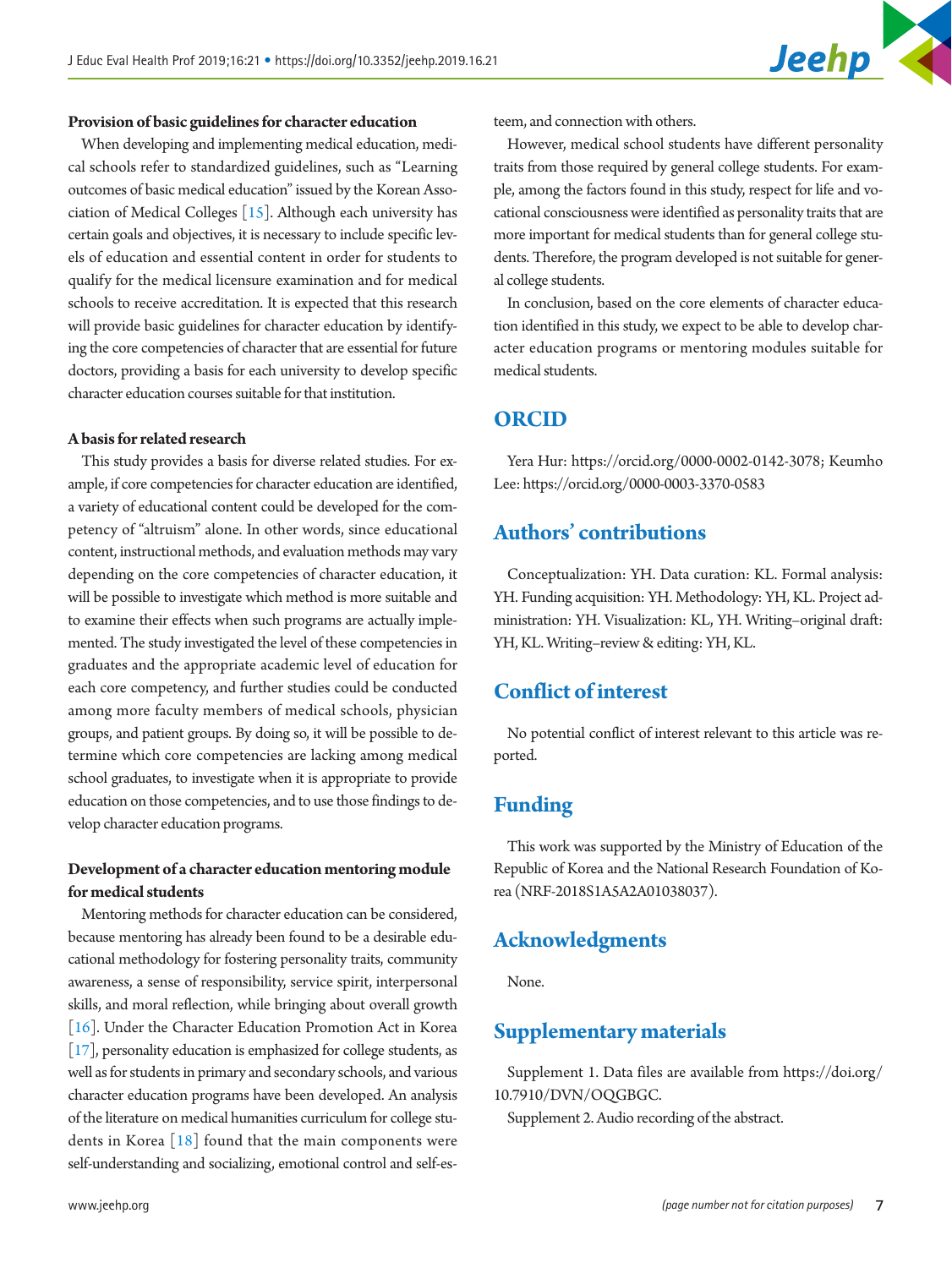# **References**

- <span id="page-7-0"></span>1. Kim J, Kim IH, Yang SS, Lee SH. Korea Educational Development Institute's public opinion survey (RR2014-24). Jincheon: Korean Educational Development Institute; 2014.
- <span id="page-7-1"></span>2. Lourinho I, Mo[reira A, Mota-Cardoso R, Severo M, Ferreira](https://doi.org/10.20344/amp.8390)  [MA. Associations between the big five personality traits and a](https://doi.org/10.20344/amp.8390)  [medical school admission interview. Acta Med Port 2016;29:](https://doi.org/10.20344/amp.8390) [796-802. https://doi.org/10.20344/amp.8390](https://doi.org/10.20344/amp.8390)
- <span id="page-7-2"></span>[3. Patterson F, Zibarras LD. Selecting for creativity and innovation](https://doi.org/10.1007/s10459-016-9731-4) [potential: implications for practice in healthcare education. Adv](https://doi.org/10.1007/s10459-016-9731-4)  [Health Sci Educ Theory Pract 2017;22:417-428. https://doi.](https://doi.org/10.1007/s10459-016-9731-4) [org/10.1007/s10459-016-9731-4](https://doi.org/10.1007/s10459-016-9731-4)
- <span id="page-7-3"></span>[4. Heo YJ. Doctors' competency and empowerment measures de](https://doi.org/10.5124/jkma.2014.57.2.121)[sired by the state and society. J Korean Med Assoc 2014;57:121-](https://doi.org/10.5124/jkma.2014.57.2.121) [127. https://doi.org/10.5124/jkma.2014.57.2.121](https://doi.org/10.5124/jkma.2014.57.2.121)
- <span id="page-7-4"></span>[5. Yoo SH, Joo YS, Lee SH. Graduate and postgraduate medical](https://doi.org/10.5124/jkma.2017.60.1.24)  [ethics education. J Korean Med Assoc 2017;60:24-31. https://](https://doi.org/10.5124/jkma.2017.60.1.24) [doi.org/10.5124/jkma.2017.60.1.24](https://doi.org/10.5124/jkma.2017.60.1.24)
- <span id="page-7-5"></span>[6. Kotzee B, Ignatowicz A, Thomas H. Virtue in medical practice:](https://doi.org/10.1007/s10730-016-9308-x)  [an exploratory study. HEC Forum 2017;29:1-19. https://doi.](https://doi.org/10.1007/s10730-016-9308-x) [org/10.1007/s10730-016-9308-x](https://doi.org/10.1007/s10730-016-9308-x)
- <span id="page-7-8"></span>[7. Leffel GM, Oakes Mueller RA, Ham SA, Karches KE, Curlin](https://doi.org/10.1080/10401334.2017.1414608) [FA, Yoon JD. Project on the good physician: further evidence](https://doi.org/10.1080/10401334.2017.1414608) [for the validity of a moral intuitionist model of virtuous caring.](https://doi.org/10.1080/10401334.2017.1414608)  [Teach Learn Med 2018;30:303-316. https://doi.org/10.1080/](https://doi.org/10.1080/10401334.2017.1414608) [10401334.2017.1414608](https://doi.org/10.1080/10401334.2017.1414608)
- 8. [Hur Y, Cho AR, Choi CJ. Medical students' and patients' per](https://doi.org/10.3946/kjme.2017.51)[ceptions of patient-centred attitude. Korean J Med Educ](https://doi.org/10.3946/kjme.2017.51)  [2017;29:33-39. https://doi.org/10.3946/kjme.2017.51](https://doi.org/10.3946/kjme.2017.51)
- 9. [Kim DK. Medical professionalism in neoliberalism. J Korean](https://doi.org/10.3346/jkms.2019.34.e125)  [Med Sci 2019;34:e125. https://doi.org/10.3346/jkms.2019.34.](https://doi.org/10.3346/jkms.2019.34.e125) [e125](https://doi.org/10.3346/jkms.2019.34.e125)
- <span id="page-7-6"></span>1[0. Benbassat J. Hypothesis: the hospital learning environment im](https://doi.org/10.1007/s10459-018-9818-1)[pedes students' acquisition of reflectivity and medical profes](https://doi.org/10.1007/s10459-018-9818-1)[sionalism. Adv Health Sci Educ Theory Pract 2019;24:185-](https://doi.org/10.1007/s10459-018-9818-1) [194. https://doi.org/10.1007/s10459-018-9818-1](https://doi.org/10.1007/s10459-018-9818-1)
- <span id="page-7-7"></span>1[1. Gonsalves C, Zaidi Z. Hands in medicine: understanding the im](https://doi.org/10.3352/jeehp.2016.13.31)[pact of competency-based education on the formation of medi](https://doi.org/10.3352/jeehp.2016.13.31)[cal students' identities in the United States. J Educ Eval Health](https://doi.org/10.3352/jeehp.2016.13.31)  [Prof 2016;13:31. https://doi.org/10.3352/jeehp.2016.13.31](https://doi.org/10.3352/jeehp.2016.13.31)
- <span id="page-7-9"></span>1[2. O'Donnabhain R, Friedman ND. What makes a good doctor?](https://doi.org/10.1111/imj.13942)  [Intern Med J 2018;48:879-882. https://doi.org/10.1111/](https://doi.org/10.1111/imj.13942) [imj.13942](https://doi.org/10.1111/imj.13942)
- <span id="page-7-10"></span>1[3. Hur Y. Are there gaps between medical students and professors](https://doi.org/10.3349/ymj.2009.50.6.751)  [in the perception of students' professionalism level?: secondary](https://doi.org/10.3349/ymj.2009.50.6.751)  [publication. Yonsei Med J 2009;50:751-756. https://doi.org/](https://doi.org/10.3349/ymj.2009.50.6.751) [10.3349/ymj.2009.50.6.751](https://doi.org/10.3349/ymj.2009.50.6.751)
- <span id="page-7-11"></span>14[. Lee K, Hur Y. Exploratory and confirmatory factor analysis of](https://doi.org/10.3946/kjme.2012.24.4.339)  [medical professionalism core attributes scale. Korean J Med](https://doi.org/10.3946/kjme.2012.24.4.339)  [Educ 2012;24:339-346. https://doi.org/10.3946/kjme.2012.](https://doi.org/10.3946/kjme.2012.24.4.339) [24.4.339](https://doi.org/10.3946/kjme.2012.24.4.339)
- <span id="page-7-12"></span>15. Korea Association of Medical Colleges. Learning outcomes of basic medical education: human and society-centered. Seoul: Korea Association of Medical Colleges; 2017.
- <span id="page-7-13"></span>16[. Yoo HH , Lee JK , Shin S. Explanatory study of medical stu](https://doi.org/10.17496/kmer.2017.19.1.36)[dents' perception of life concept. Korean Med Educ Rev 2017;](https://doi.org/10.17496/kmer.2017.19.1.36) [19:36-46](https://doi.org/10.17496/kmer.2017.19.1.36).
- <span id="page-7-14"></span>17. National Law Information Center. Character Education Promotion Act [Internet]. Seoul: National Law Information Center; 2018 [cited 2019 Jun 5]. Available from: [http://www.law.go.kr/](http://www.law.go.kr/lsInfoP.do?lsiSeq=205796&efYd=20190619#0000) [lsInfoP.do?lsiSeq = 205796&ef Yd = 20190619#0000](http://www.law.go.kr/lsInfoP.do?lsiSeq=205796&efYd=20190619#0000).
- <span id="page-7-15"></span>1[8. Kim JS, Kim HN. An integrative review on Korean studies relat](https://doi.org/10.5762/KAIS.2016.17.4.547)[ed to character education program for university students. J Ko](https://doi.org/10.5762/KAIS.2016.17.4.547)[rea Acad Ind Coop Soc 2016;17:547-555. https://doi.org/](https://doi.org/10.5762/KAIS.2016.17.4.547) [10.5762/KAIS.2016.17.4.547](https://doi.org/10.5762/KAIS.2016.17.4.547)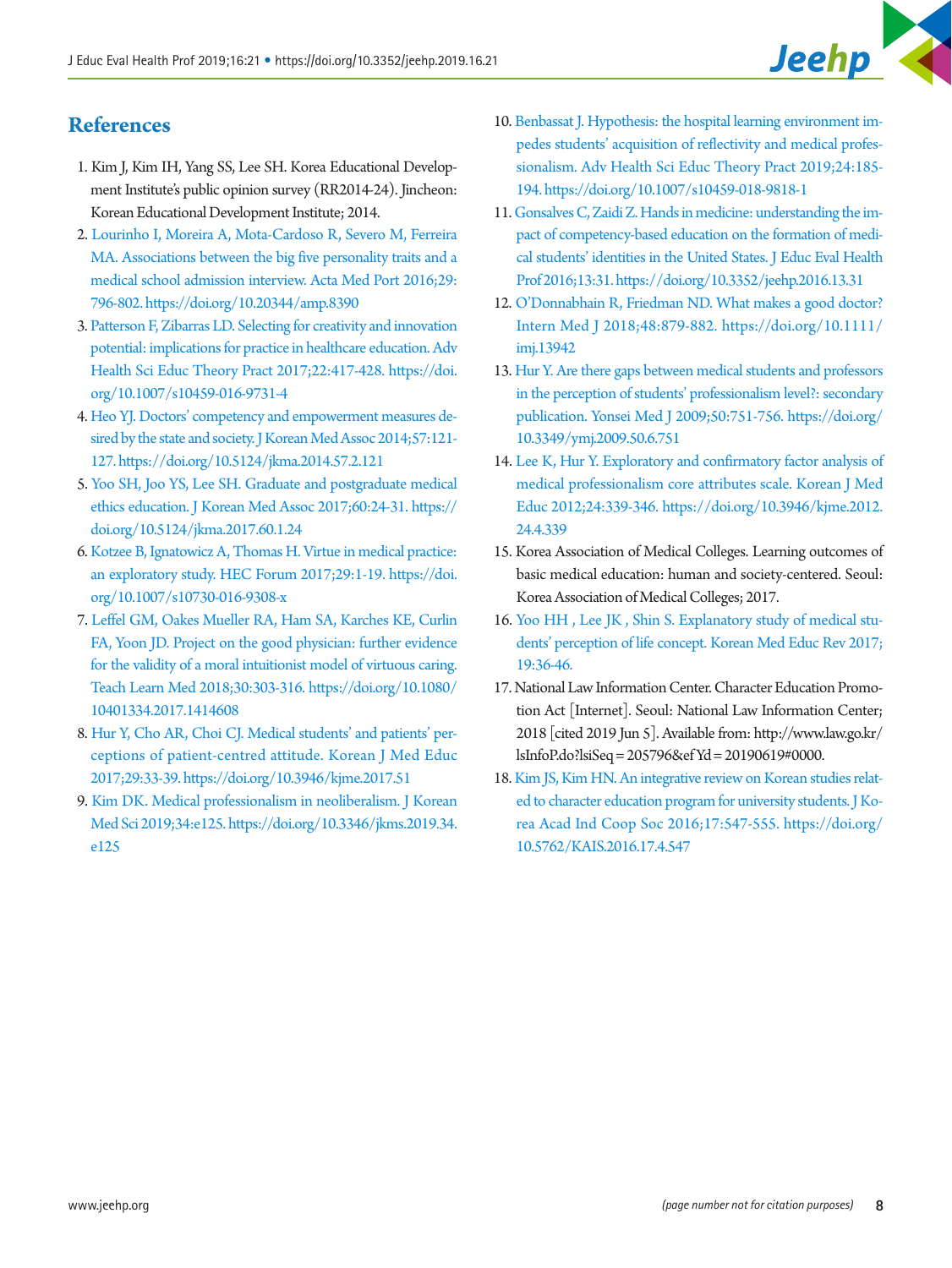

<span id="page-8-0"></span>**Appendix 1.** The questionnaires of the Delphi survey

# **I. 연구대상자 설명서(델파이 조사)**

## **연구과제명: 의과대학생의 인성교육을 위한 핵심요소 규명과 멘토링 모듈 개발**

한국교육개발원의 조사(2014)에 따르면 국민의 72.4%는 우리나라 학생들의 인성·도덕성 수준이 전반적으로 낮으며, 인성교육이 가장 시급히 다뤄 져야 할 교육문제라고 지적하고 있습니다. 따라서 본 연구는 우리나라 의과대학생의 인성교육을 위한 핵심요소를 규명하고 관련 모듈을 개발하는 연 구입니다.

귀하는 본 연구에 참여할 것인지 여부를 결정하기 전에, 설명서와 동의서를 신중하게 읽어보셔야 합니다. 이 연구가 왜 수행되며, 무엇을 수행하는지 귀하가 이해하는 것이 중요합니다. 이 연구를 수행하는 **허예라 연구책임자**가 귀하에게 이 연구에 대해 설명해 줄 것입니다. 이 연구는 자발적으로 참 여 의사를 밝히신 분에 한하여 수행될 것입니다. 다음 내용을 신중히 읽어보신 후 참여 의사를 밝혀 주시길 바라며, 만일 어떠한 질문이 있다면 담당 연구원이 자세하게 설명해 줄 것입니다.

귀하의 서명은 귀하가 본 연구에 대해 그리고 위험성에 대해 설명을 들었음을 의미하며, 이 문서에 대한 귀하의 서명은 귀하께서 자신이 본 연구에 참 가를 원한다는 것을 의미합니다.

#### **1. 연구의 배경과 목적**

의사는 타 직종에 높은 소명의식과 윤리수준, 이타적인 가치관과 행동 등 일반적인 수준 이상의 인성이 요구되는 직종입니다. 의사 집단 그리고 의과대학생들의 인성과 관련한 사회적 문제가 끊임없이 발생하고 있는 현실은 현 의과대학 인성교육에 대한 점검과 새로운 인성교육의 필요성에 대한 공감대를 높입니다. 이에 이 연구는 의학교육에서의 인성교육을 재정의하고 의사가 갖추어야 할 인성의 핵심 요소를 규명하여 의과대학생 을 대상으로 하는 인성교육의 졸업역량과, 시기별 학습성과, 교육내용과 방법에 대한 기준을 제시하고 의과대학 교육과정 안에서 실제로 적용할 수 있는 인성교육 멘토링 모듈(가칭)을 개발하는 것을 목표로 합니다

## **2. 연구 참여 대상**

이 연구는 델파이 조사의 경우, 의학교육에 10년 이상 종사한 의학교육전문가들이 참여하게 되며, 참여자 수는 전국의대 40개 의과대학 의학교 육분야 관련 분야에 종사하는 전문가 100명 내외로 예상하고 있습니다.

#### **3. 연구방법**

만일 귀하가 참여의사를 밝혀 주시면 다음과 같은 과정이 진행될 것입니다. 이 델파이 조사는 3회차 또는 필요한 경우 최대 4회차로 구분되어 실 시되며 검사장소는 조사지가 우편으로 발송될 것이므로 각 연구대상자의 편리에 따른 자유로운 장소에서 실시하면 됩니다. 설문에 소요되는 시 간은 평균 15분 내외로 예상되나, 특별히 정해진 시간은 없습니다.

설문방법은 먼저 개방형 질문을 통하여 우리나라 의사들에게 필요한 인성 요소들을 각 교육단계별로 추출하고, 추출된 의견을 기초로 편집한 구 조화된 설문을 2-3차에 걸쳐 전문가들의 의견을 합의하는 과정이 반복될 것입니다. 따라서 1차 조사에 응답지를 회송하여 주셔야 2차 델파이 조사에 참여하실 수 있습니다.

교육과 연구 그리고 봉사활동으로 무척 바쁘실 것으로 사료되오나 교수님의 고견은 우리나라 의학교육에 필요한 인성교육의 요소를 규명하는 데 에 매우 중요한 자료가 될 것이므로 귀중한 시간을 잠시 할애하여 주실 것을 부탁드립니다. 본 설문지에 작성한 내용은 철저하게 비밀이 보장되 며 첨부된 질문지는 **이메일 회신 또는 회신용 봉투**를 사용하시어 **10월 5일까지** 회송하여 주시면 감사하겠습니다.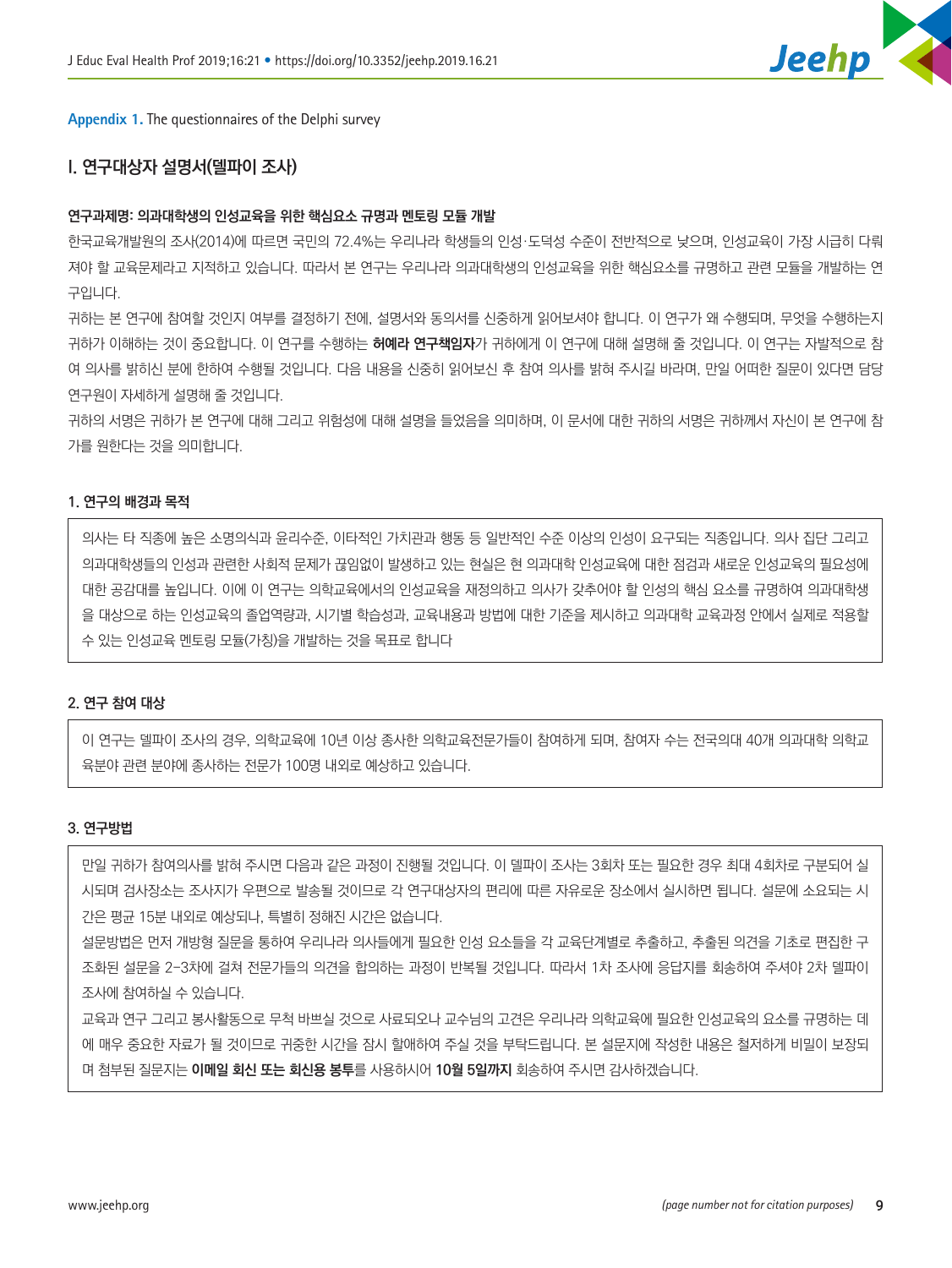

## **4. 연구 참여기간**

귀하는 본 연구를 위해 델파이 조사결과 회송 여부에 따라 최대 3회차 또는 4회차까지 참여를 요청받으실 수 있습니다. 설문조사 기간은 2018년 도 9-12월까지입니다.

## **5. 연구 참여 도중 중도탈락**

귀하는 연구에 참여하신 후에도 언제든지 도중에 그만 둘 수 있습니다. 만일 귀하가 연구에 참여하는 것을 그만두고 싶다면 담당 연구원이나 연 구책임자에게 즉시 말씀해 주십시오.

# **6. 연구 참여에 따른 이익**

귀하가 이 연구에 참여하는 데 있어서 금전적 보상을 드리기는 어려우나, 귀하가 델파이 조사 마지막 회차까지 참여하실 경우 받는 제공하는 정보는 우리나라 의학교육 전문가들의 합의된 결과를 제공 받으시게 되며, 우리나라 의사에게 요구되는 인성 핵심요소가 규명되므로 의학교육 인성교육을 발 전시키고 관련 내용에 대한 이해를 증진시키는 데에 큰 도움이 될 것입니다. 또한 규명된 핵심요소는 후차년도 연구를 통해 인성교육 모듈의 개발을 위한 기본자료로 활용될 것입니다.

## **7. 연구에 참여하지 않을 시 불이익**

귀하는 본 연구에 참여하지 않을 자유가 있습니다. 또한 귀하가 본 연구에 참여하지 않아도 귀하에게는 어떠한 불이익도 없습니다.

#### **8. 개인정보와 비밀보장**

본 연구의 참여로 귀하에게서 수집되는 개인정보는 델파이 조사의 특성에 따라 기명 조사로 이루어집니다. 수집되는 정보는 성명, 소속대학, 의 학교육분야 근무경력 기간, 전공, 직급, 주소와 연락처 정도입니다. 주소와 연락처의 경우 델파이 조사가 우편으로 시행되므로 발신, 회송용으로 불가피하게 필요합니다.

다만, 2회차 델파이 조사부터 공개되는 전문가들의 설문결과 내용에는 그 어떠한 개인정보도 공개되지 않습니다. 또한 수집되는 개인정보는 암 호화되어 있는 파일에 보관되며 연구책임자와 보조연구자만 접근이 가능합니다.

연구를 통해 얻은 모든 개인 정보의 비밀보장을 위해 최선을 다할 것입니다. 이 연구에서 얻어진 개인 정보가 학회지나 학회에 공개될 때 귀하의 이름과 다른 개인 정보는 사용되지 않을 것입니다. 그러나 만일 법이 요구하면 귀하의 개인정보는 제공될 수도 있습니다. 또한 모니터 요원, 점검 요원, 공용기관생명윤리위원회는 연구대상자의 비밀보장을 침해하지 않고 관련 규정이 정하는 범위 안에서 본 연구의 실시절차와 자료의 신뢰성 을 검증하기 위해 연구결과를 직접 열람할 수 있습니다.

귀하가 본 동의서에 서명하는 것은 이러한 사항에 대하여 사전에 알고 있었으며 이를 허용한다는 의사로 간주될 것입니다. 연구 종료 후 연구 관 련 자료는 5년간 보관되며 이후 서면 자료는 문서파쇄 기계를 통해, 컴퓨터 자료는 삭제 프로그램을 통해 폐기될 것입니다.

#### **9. 연구 문의**

본 연구에 대해 질문이 있거나 연구 중간에 문제가 생길 시 다음 연구 담당자에게 언제든지 연락하십시오(이름: 허예라; 전화번호: 010-0000- 0000). 만일 어느 때라도 연구대상자로서 귀하의 권리에 대한 질문이 있다면 다음의 연구진이나 한림대학교 생명윤리위원회에 연락하십시오.

- 연구책임자 성명: 허예라
- 연구자 전화번호: 010-0000-0000 (24시간 연락처)
- 연구자 e-mail: shua@hallym.ac.kr

한림대학교 생명윤리위원회 전화번호 033-248-3021~2/e-mail: irb@hallym.ac.kr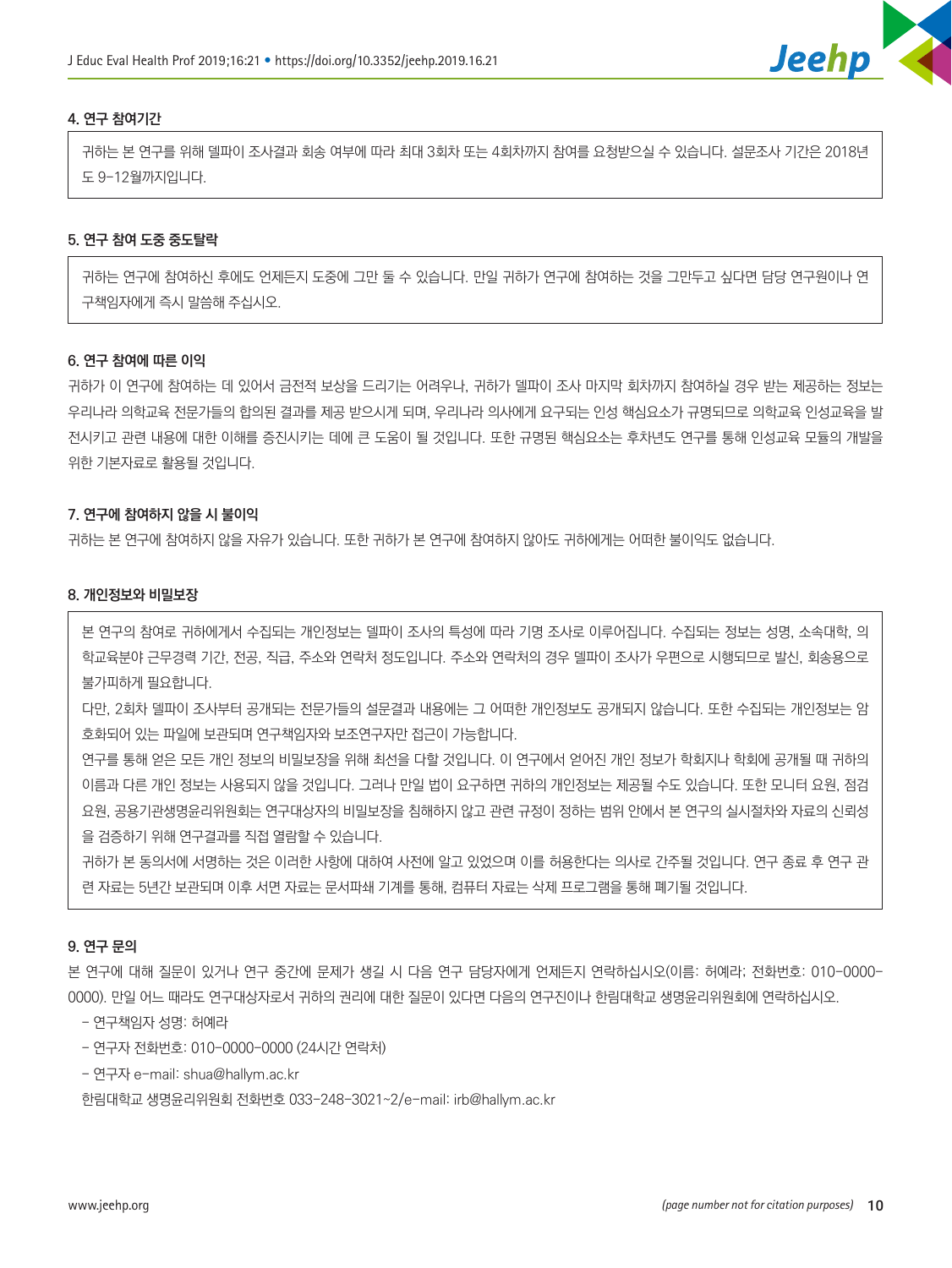

# **II. 연구대상자 동의서(인간대상연구)**

연구제목: 의과대학생의 인성교육을 위한 핵심요소 규명과 멘토링 모듈 개발

- 1. 나는 본 연구의 설명문를 읽었으며 담당 연구원과 이에 대하여 의논하였습니다.
- 2. 나는 위험과 이득에 관하여 들었으며 나의 질문에 만족할 만한 답변을 얻었습니다.
- 3. 나는 이 연구에 참여하는 것에 대하여 자발적으로 동의합니다.
- 4. 나는 이 연구에서 얻어진 나에 대한 정보를 현행 법률과 생명윤리심의위원회 규정이 허용하는 범위 내에서 연구자가 수집하고 처리하는데 동의합 니다.
- 5. 나는 학교 당국 및 한림대학교 생명윤리위원회가 이 연구의 실시 절차와 자료의 신뢰성 확보를 위해 연구결과 및 동의서를 열람하는 것에 동의합니 다.
- 6. 나는 언제라도 이 연구의 참여를 철회할 수 있고 이러한 결정이 나에게 어떠한 해도 되지 않을 것이라는 것을 압니다.
- 7. 나의 서명은 이 동의서의 사본을 받았다는 것을 뜻하며 연구 참여가 끝날 때까지 사본을 보관하겠습니다.

| 연구대상자 | 성명: | 서명: | 서명일: |  |
|-------|-----|-----|------|--|
|       |     |     |      |  |
| 연구책임자 | 성명: | 서명: | 서명일: |  |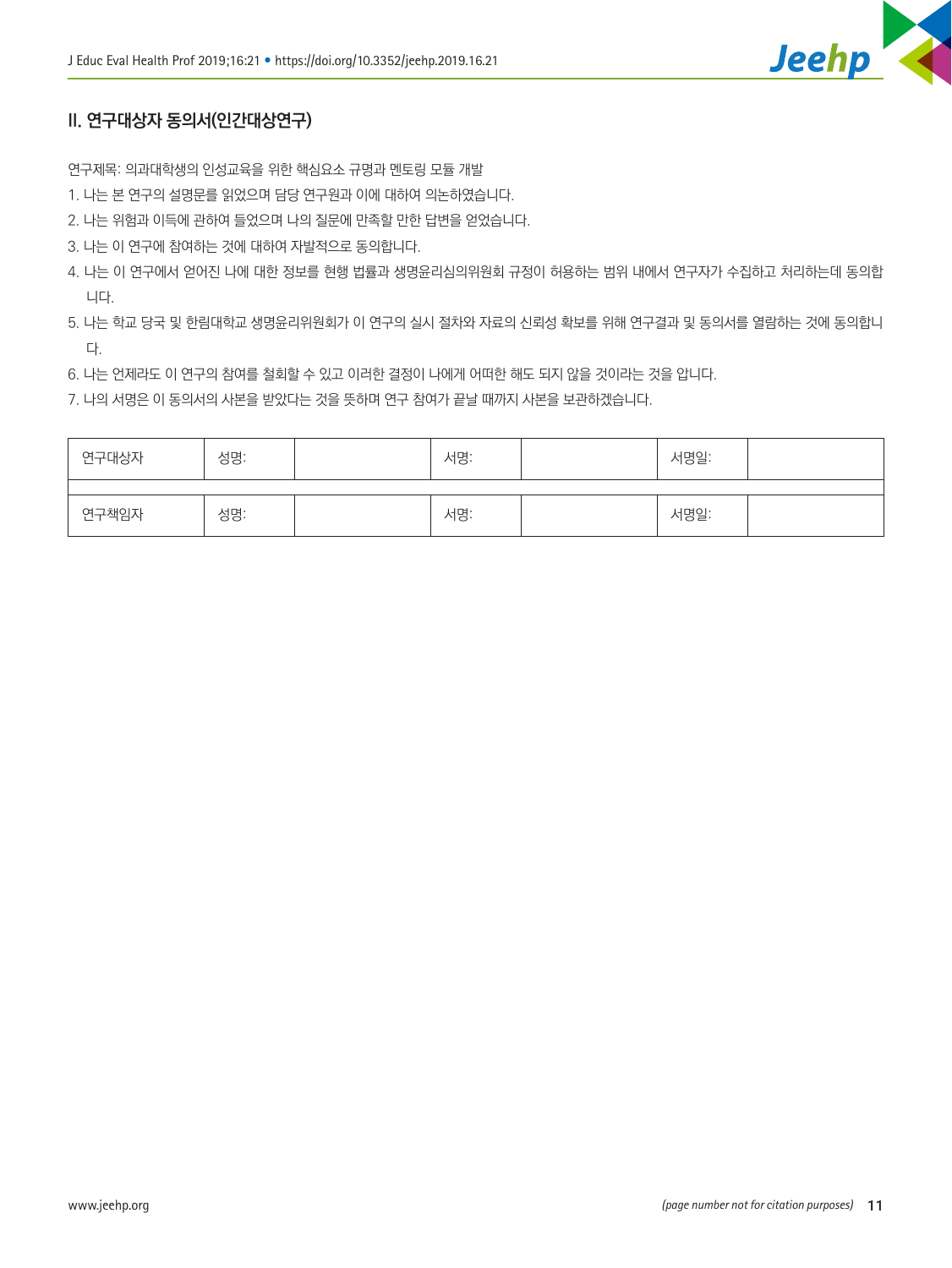

# **III. 우리나라 의과대학생의 인성교육을 위한 핵심요소 규명: 델파이 제1회차 설문**

#### ◎ 연구의 목적

이 연구는 의학교육에서의 인성교육을 재정의하고 의사가 갖추어야 할 인성의 핵심 요소를 규명하여 의과대학생을 대상으로 하는 인성교육의 졸 업역량과, 시기별 학습성과, 교육내용과 방법에 대한 기준을 제시하고 의과대학 교육과정 안에서 실제로 적용할 수 있는 인성교육 멘토링 모듈 (가칭)을 개발하는 것을 목표로 합니다.

# ◎ 용어의 정의

본 연구에서 의미하는 인성이란 좋은 의사가 되기 위해 갖추어야 할 윤리적/행동적 가치, 성품, 덕목, 인간상이라고 할 수 있습니다. 이는 좋은 의 사에게 요구되는 지식, 기술, 태도를 모두 포함하는 포괄적인 개념의 의학전문직업성이나 의료인문학이라는 복합적인 개념과 겹치는 영역도 있 겠으나, 동일하기보다는 구별된 차원으로 보는 것이 보다 바람직하겠습니다. 일부 선행연구에서는 인성을 성격(character)로 보는 견해도 있습 니다. 의학교육계에서는 2014년 한국의 의사상 설정연구(보건복지부)를 통해 바람직한 의사의 역량을 '환자진료,' '소통과 협력,' '사회적 책무 성,' '전문직업성' 및 '교육과 연구' 등 5가지 영역으로 규명하였고, 교육부의 2014년도 정책연구에서는 초, 중, 고등학교 인성교육의 핵심 요소 를 자아정체감, 정직, 책임, 존중, 배려, 공감, 소통, 협동으로 발표한 바 있습니다.

# ◎ 질문지 응답방법

델파이 1차 설문의 가장 큰 목적은 개방형으로 형식의 제한 없이 응답자의 자유로운 의견을 많이 수집하는 것입니다. 이에 질문에 응답해 주실 때에는 가능한 구체적인 내용으로 풀어서 기술해 주시기 바랍니다.

예) 질문: '우리나라 의사에게 필요한 인성'

⇒ 응답 예: 타인을 존중하는 마음가짐, 타인을 위해 봉사하고자 하는 희생정신

| 성명       |   | 출생연도            | 년 |
|----------|---|-----------------|---|
| 학생 교육경력  | 년 | 의학교육 관련 부서 근무경력 | 년 |
|          |   | 직장 근무경력         | 년 |
| 소속대학     |   | 직위              |   |
| 소속부서(전공) |   | 연락처(핸드폰)        |   |

1. [인성교육의 필요성] 의학교육에서 인성교육이 필요하다고 생각하십니까?

2. [개념 정의] 의사에게 요구되는 인성적 소양 즉 "인성"은 무엇이라고 생각하십니까?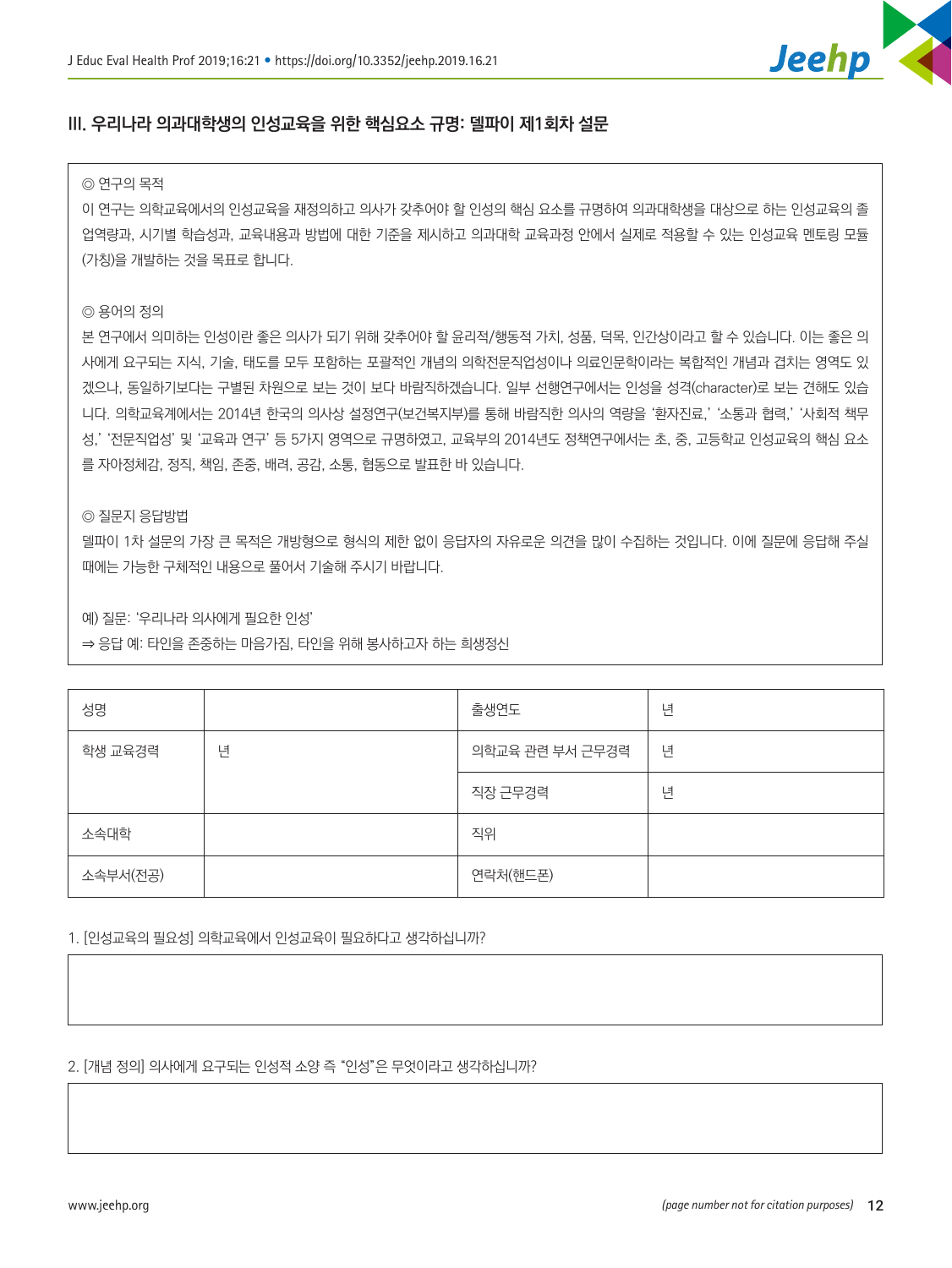

3. [문제점] 현재 의학교육이 갖고 있는 인성교육의 문제점이나 실패하고 있는 부분이 있다면 어떤 것이라고 생각하십니까?

# 4. 4차 산업시대의 의사가 갖추어야 할 인성의 핵심요소를 10가지 내외로 나열해 주시고, 중요도 순으로 1번부터 10번까지 번호로 매겨주십시오.

| 번호                                                        | 요소 | 구체적인 의미              | 중요도(1-10위)     |
|-----------------------------------------------------------|----|----------------------|----------------|
| 응답 예                                                      | 봉사 | 타인을 위해 봉사하고자 하는 희생정신 | $\overline{2}$ |
| $\mathbf 1$                                               |    |                      |                |
| $\overline{2}$                                            |    |                      |                |
| $\mathsf 3$                                               |    |                      |                |
| $\overline{4}$                                            |    |                      |                |
| $\overline{5}$                                            |    |                      |                |
| $6\,$                                                     |    |                      |                |
| $\overline{7}$                                            |    |                      |                |
| $8\,$                                                     |    |                      |                |
| $\mathcal{G}% _{M_{1},M_{2}}^{\alpha,\beta}(\mathcal{A})$ |    |                      |                |
| 10                                                        |    |                      |                |

※ 참여해 주셔서 감사합니다.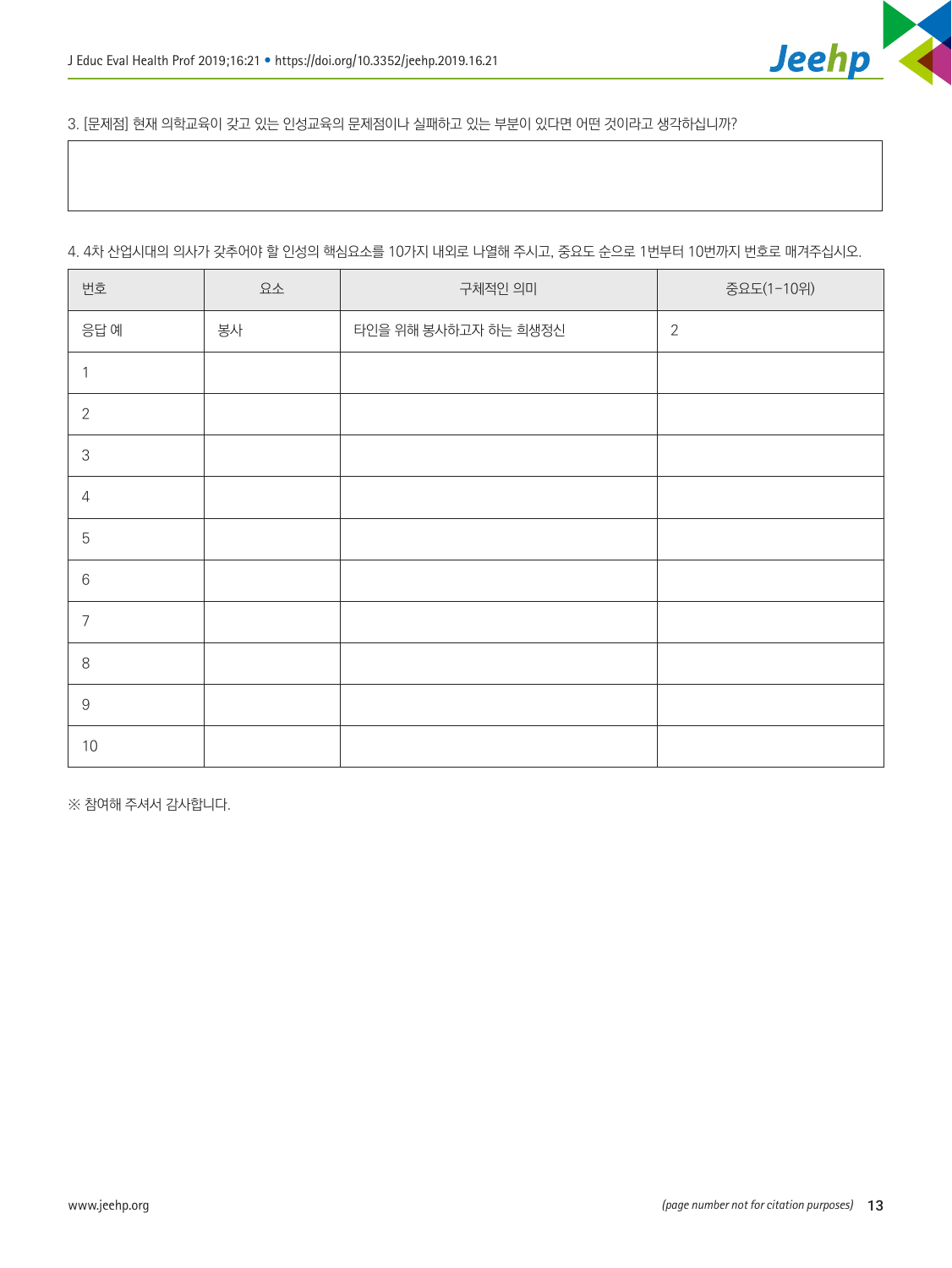

# **IV. 우리나라 의과대학생의 인성교육을 위한 핵심요소 규명: 델파이 제2회차 설문**

델파이 2차 설문은 델파이 1차 설문의 결과를 토대로 작성되었습니다. 1차 설문결과 총 420개의 요소가 취합되었으며 연구팀은 (1) 유사한 개념 을 가진 요소들을 묶어 총 17개의 항목으로 분류, (2) 빈도수에 근거하여 상위 10개의 항목을 선정한 후, (3) 이를 인성교육을 위한 핵심요소 "대 분류명(가칭)"으로 규명하였습니다. 이때 대분류명은 항목 내에서 빈도수 1순위, 2순위 하위요소 용어를 기본으로 사용하여 명명한 후, 논의를 통해 하위요소를 대표하는 가장 적합한 용어로 최종 수정하였습니다.

◎ 질문지 응답방법:

1. [표1] 델파이 1차 결과로 추출된 요소에 대한 "교육시기," "졸업생 수준," 그리고 현재 대학에서 제공하고 있는 관련 요소의 교육정도에 대하 여 만족도를 표기해주십시오.

2. 수정, 삭제, 추가 의견이 있으시면 [표2]를 활용해 주십시오.

① 수정할 "대분류명" 또는 "하위요소"를 적어주시고,

② ☐ 칸에 수정, 삭제, 추가 여부를 **✓**표를 해 주시고

③ 수정 또는 추가 내용을 적어 주신 후

④ 수정, 삭제, 추가하신 이유(근거)를 적어 주시기 바랍니다.

3. 3차 델파이에서는 2차 설문에 대한 합의와 각 요소에 대한 교육방법과 평가방법에 대한 설문이 이루어질 계획입니다.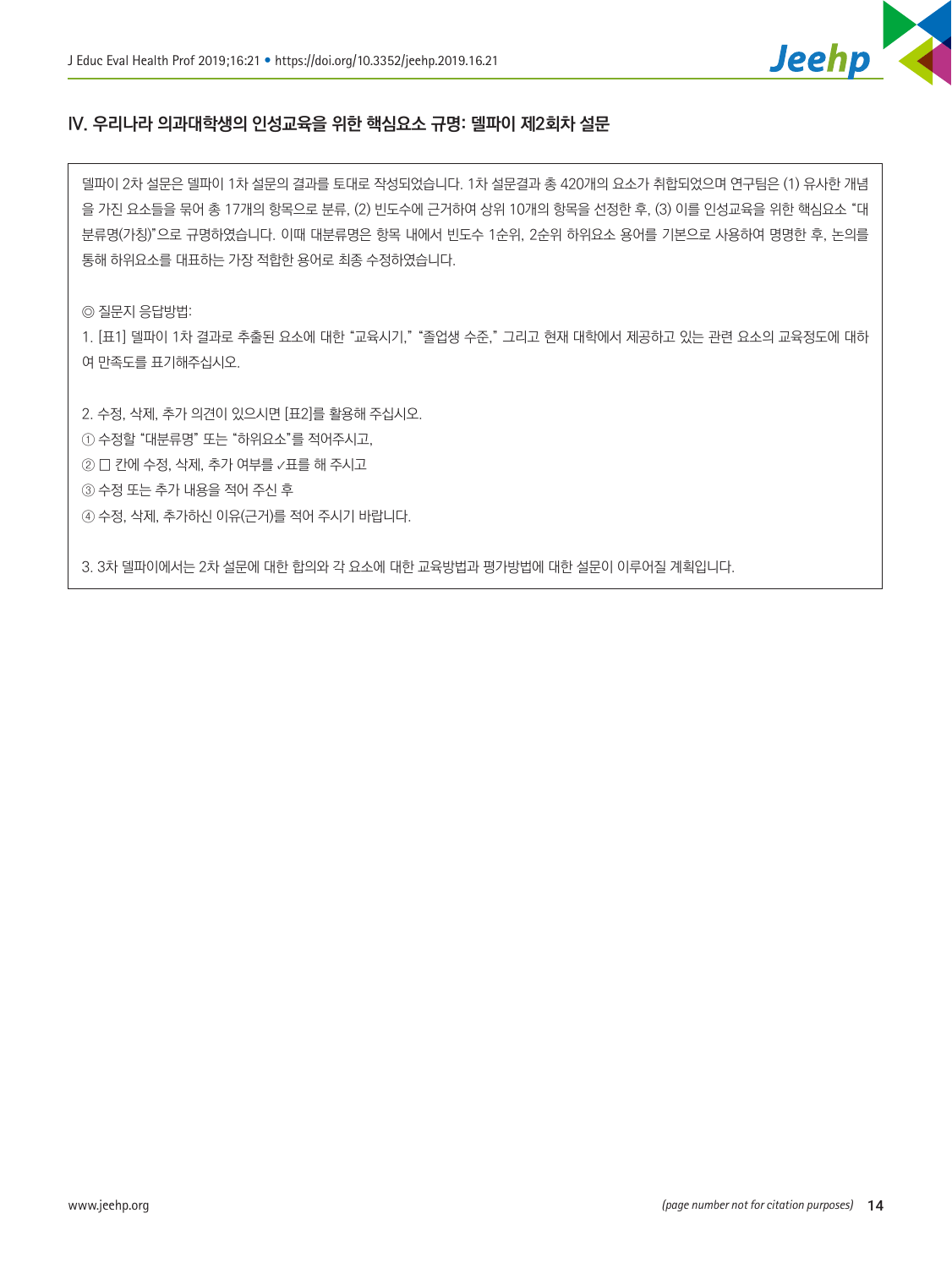

| C<br>í     |
|------------|
| 而          |
|            |
| ۱K<br>Ē    |
|            |
| ਨ          |
| 이.<br>KIIO |
|            |
|            |

| www.jeehp.org                           | [척도 설명]                  | ※ 졸업생 수준: ① 매우 낮다 ② 보통이다 ④ 높다 ③ 매우 높다<br>※ 교육 시기: [1] 1학년 [2] 2학년 [3] 3학년 [4] 4학년 [전] <b>전체</b> | ※ 교육정도: ① 매우 부족하다 ② 부족하다 ③ 보통이다 ④ 적절하다 ⑤ 매우 적절히 제공되고 있다<br>速                                                                                                |                                            |                                                                                                                       |                                                                                                      |  |
|-----------------------------------------|--------------------------|-------------------------------------------------------------------------------------------------|-------------------------------------------------------------------------------------------------------------------------------------------------------------|--------------------------------------------|-----------------------------------------------------------------------------------------------------------------------|------------------------------------------------------------------------------------------------------|--|
|                                         |                          | [표1] 좋은 의사가 갖추어야 할 인성 요소                                                                        |                                                                                                                                                             |                                            |                                                                                                                       |                                                                                                      |  |
|                                         | 순위                       | 四十三                                                                                             | 하위요소(1차 응답 요소)                                                                                                                                              | 교육시기                                       | 졸업생 수준                                                                                                                | 관련 교육제공<br>정도(만족도)                                                                                   |  |
|                                         | $\overline{\phantom{0}}$ | Service & autonomy<br>물사와 자울                                                                    | 봉사(24)/희생(8)/헌신/측은지심/연민/이타심/이타적 태도/따뜻함/의<br>지/근면/양보/의지/박애/감사                                                                                                | 의학과 [1] [2] [3] [4] [전]<br>의예과 [1] [2] [전] | $\textcircled{\small{200}}\\$                                                                                         | $\textcircled{\small{200}}\\$                                                                        |  |
|                                         | $\sim$                   | Communication & sympathy<br>소통과 공감                                                              | 의사소통능력(24)/공감(23)/소통지향성/갈등관리/경청/겸손(분류이<br>동)/유연함/사교성/유머/건강한 대인관계/표현력/따뜻한 미소나 말<br>참는 마음/생각을 글과 말로 표현/인내<br>투/자상함/화를                                         | 의학과 [1] [2] [3] [4] [전]<br>의예과 [1] [2] [전] | $\textcircled{\small{1}}\textcircled{\small{2}}\textcircled{\small{3}}\textcircled{\small{4}}\textcircled{\small{5}}$ | $\textcircled{\small{1}}\ \textcircled{\small{2}}\ \textcircled{\small{3}}\ \textcircled{\small{4}}$ |  |
|                                         | S                        | Respect & love<br>존중과 사랑                                                                        | 12)/타인(환자포함)에 대한 이해/친절/관용/동반자의<br>식/다양성에대한이해/사람에 대한 존중감/자기존중/자긍심/생명(인<br>간)존중(5)/생명(인간사랑(2)/생명윤리의식//죽음이해/인간성/예의<br>배려(25)/존중(                               | 의학과 [1] [2] [3] [4] [전]<br>의예과 [1] [2] [전] | $\textcircled{\small{200}}\\$                                                                                         | $\textcircled{\small{200}}\\$                                                                        |  |
|                                         | 4                        | Confidence & sincerity<br>신뢰와 성실                                                                | 4)/겸손(7)/윤리적판단/도덕성/양심/도덕적 판단/준<br>진실/진정성/진지한마음/ 공정/정확성/성찰/원칙준<br>수/ 지적 용기/ 직업윤리<br>정직(16)/성실(1<br>법정신/청렴성/                                                  | 의학과 [1] [2] [3] [4] [전]<br>의예과 [1] [2] [전] | $\circledcirc$ $\circledcirc$ $\circledcirc$                                                                          | $\textcircled{\small{1}}\ \textcircled{\small{2}}\ \textcircled{\small{3}}\ \textcircled{\small{4}}$ |  |
|                                         | 5                        | Responsibility & duty<br>책임과 의무                                                                 | 책임감(22)/소명의식(3)/사명감/책무성/가치내면화/가치관/의료법/의<br>료윤리/직업윤리/비밀유지/규칙준수/평생학습의 자세                                                                                      | 의학과 [1] [2] [3] [4] [전]<br>의예과 [1] [2] [전] | $\circledcirc \circledcirc \circledcirc$                                                                              | $\textcircled{\tiny{2}} \textcircled{\tiny{3}} \textcircled{\tiny{4}}$                               |  |
|                                         | $\circ$                  | Cooperation/generosity<br>용도 선을                                                                 | 협동(12)/협력(7)/포용(3)/공동체의식/협동심/동료협업/팀워크/협조/<br>교류/상호의존                                                                                                        | 의학과 [1] [2] [3] [4] [전]<br>의예과 [1] [2] [전] | $\textcircled{\small{1}}\textcircled{\small{2}}\textcircled{\small{3}}\textcircled{\small{4}}\textcircled{\small{5}}$ | $\textcircled{\small{200}}\\$                                                                        |  |
|                                         | $\overline{ }$           | Creative & critical thinking<br>창의적 사고와 비판적 사고                                                  | 창의적 사고/다각도 상황을 바라보는 마음가짐/상상력/용기/침착/열정<br>창의성(6)/긍정성(4)/통찰력/판단력/비판적 사고/결단력/개방적 사고/                                                                           | 의학과 [1] [2] [3] [4] [전]<br>의예과 [1] [2] [전] | $\textcircled{\small{200}} \\ \textcircled{\small{30}} \\ \textcircled{\small{4}} \\ \textcircled{\small{5}}$         | $\textcircled{\small{200}}\\$                                                                        |  |
| (page number not for citation purposes) | $\infty$                 | Leadership & dignity<br>리더십과 품격                                                                 | 감/역량파악/자제력/인내(10)/자기성찰(6)/자존감/건강/균형감/자기<br>리더십(7)/도전정신(2)/팔로우십/선도/사회적 문제의식/사회적 인식능<br>기조절/관리/자기이해/자기반성/자기절제/자아정체<br>/예의/품위/품격/자기관리<br>공감/예절/매너/<br>력/솔선수범/지 | 의학과 [1] [2] [3] [4] [전]<br>의예과 [1] [2] [전] | $\textcircled{\small{1}}\textcircled{\small{2}}\textcircled{\small{3}}\textcircled{\small{4}}$                        | $\textcircled{\small{200}}\\$                                                                        |  |
| 15                                      |                          |                                                                                                 |                                                                                                                                                             |                                            |                                                                                                                       |                                                                                                      |  |

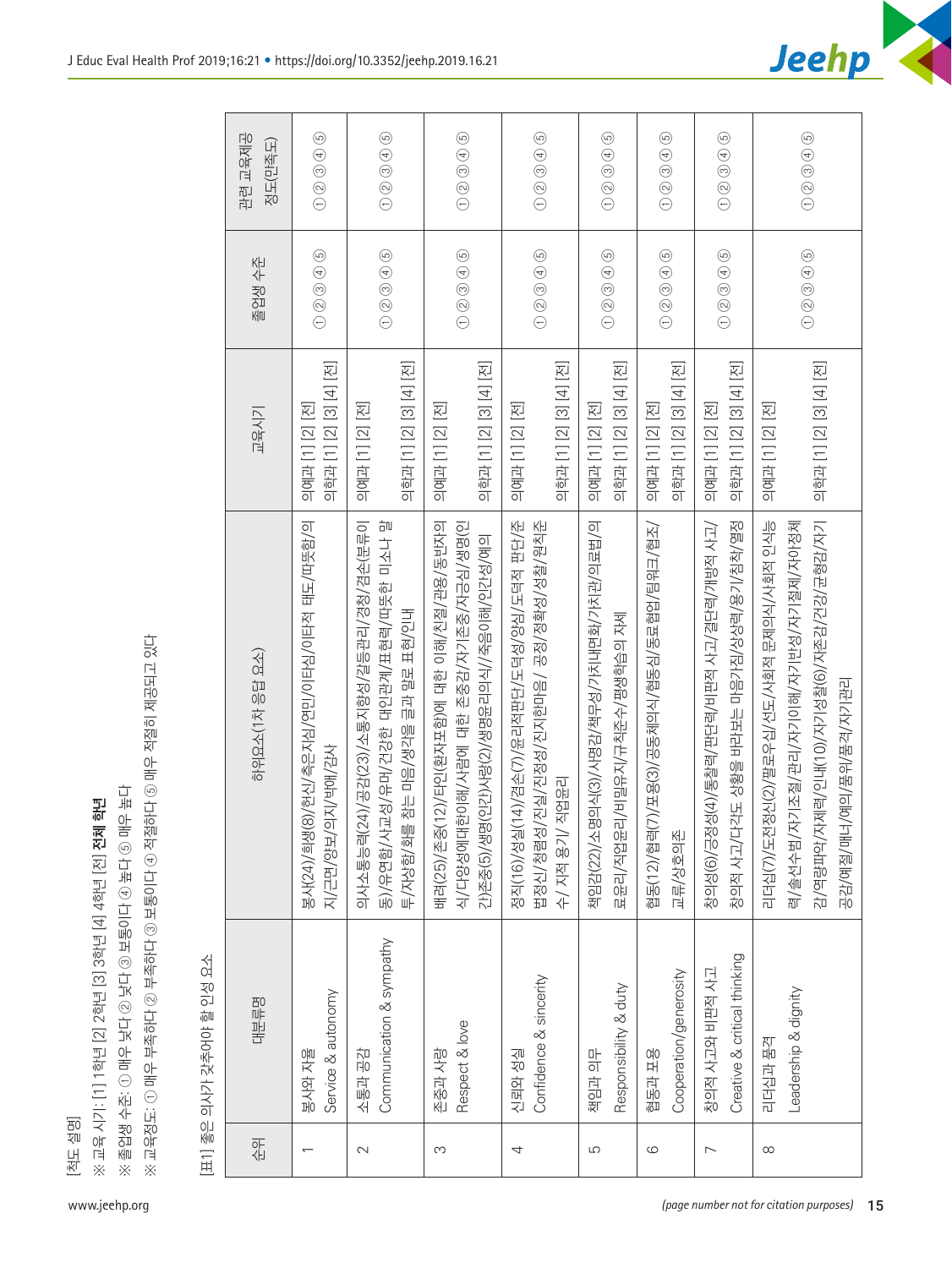|                       | www.jeehp.org |                                                     |                                                  |        |                  | (page number not for citation purposes) | 16 |
|-----------------------|---------------|-----------------------------------------------------|--------------------------------------------------|--------|------------------|-----------------------------------------|----|
| [표2] 인성요소 분류표에 대한 의견란 | 대분류명/하위요소     |                                                     |                                                  | 기타 의견: | ※ 협조해 주셔서 감사합니다. |                                         |    |
|                       | 수정방법(그표)과 이유  | □ 추가 □ 수정 □ 삭제<br>수정내용:<br>$\frac{1}{\sin 2\theta}$ | □ 추가 □ 수정 □ 삭제<br>수정내용:<br>$\frac{\dot{Q}^2}{Q}$ |        |                  |                                         |    |

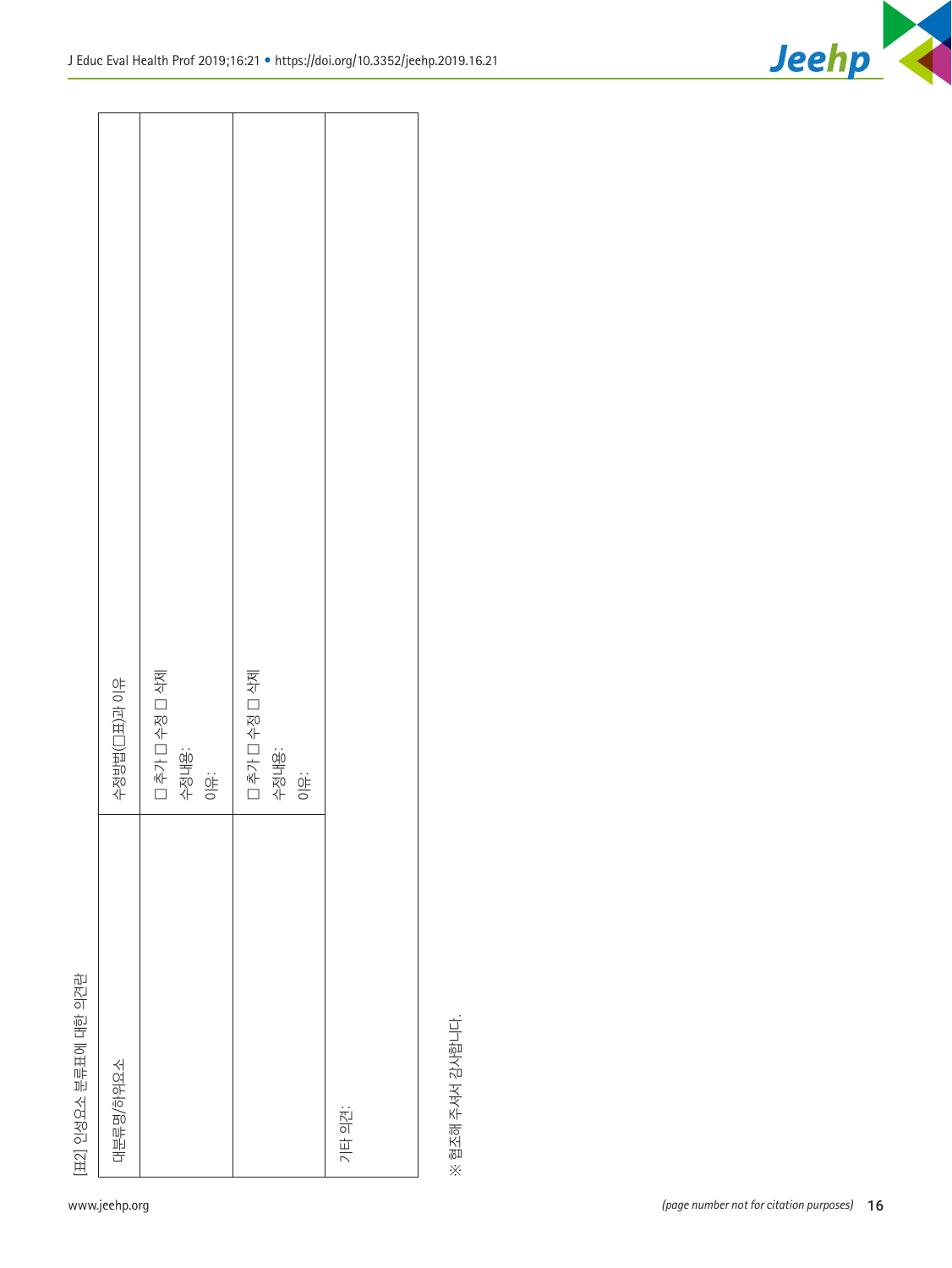

| 작성되었습니다.<br>토대로<br>델파이 3차 설문은 델파이 2차 설문의 결과를                                                           |  |
|--------------------------------------------------------------------------------------------------------|--|
| 1) 2차 설문결과 1차 회신 총 47명 중 38명의 응답을 받았습니다. 이에 핵한 수정 의견들을 종합하여 재정리하였고, 대분류명은 크게 변동되지 않은 선에서 표현이 약간 수정되었   |  |
| 정리하였습니다.<br>습니다. 하위요소는 대분류명을 대표하는 3가지 요소로 요약                                                           |  |
| 2) 각 요소에 대한 적절한 교육시기는 의예과와 의학과 과정 중 어느 과정에서든지 개설이 가능하다는 의견이 많아 3회차 빌파이 문항에서는 제외하였습니다. 따라서 3차 델파이에서는 졸업 |  |
| 생 수준에 대한 의견 합의 문항만 포함하였습니다.                                                                            |  |
| 답자에 한하여 실시됩니다.<br>3회차 델파이는 2회차 분석결과 응답분포도를 벗어나는 응<br>$\widehat{\infty}$                                |  |
| 응답방법: 2차 응답에 대한 합의<br>$\circledcirc$                                                                   |  |
| 귀하의 응답(*)을 분포도 위에 표기해두었습니다.<br>1. [표1]은 델파이 2차 결과로 분석된 응답 분포(음영 표기)와                                   |  |
| 2. 귀하의 2차 응답이 분포도(음영 표기)를 벗어나는 항목에만 3차 응답을 해주시면 됩니다                                                    |  |
| 응답 시 분포도 안으로 합의가 가능하신 경우 분포 안의 숫자에 표기를 해주시고, 동의하지 않을 경우 분포도 밖으로 표기하셔도 무방합니다.<br>$\sim$                 |  |
| 응답 예시가 3쪽에 있으니 참고하시기 바랍니다.<br>4.                                                                       |  |
| 응답회신은 1 <b>월 28일(월)까지</b> 부탁드립니다<br>$\times$                                                           |  |
| 우 실시됩니다.<br>$\overline{0}$<br>4차 텔파이는 3차 설문에 합의가 되지 않는 문항이 나올<br>$\times$                              |  |
| 교육방법과 평가방법<br>졸업생 수준,<br>雨<br><b>E11 요소별</b>                                                           |  |
| 척도설명                                                                                                   |  |
| 현재 졸업생 수준<br>$\ddot{\times}$                                                                           |  |
| $\Theta$                                                                                               |  |
| 동유동판 ※                                                                                                 |  |
| $5$ 사례분석 ⓒ 글쓰기 ⑦ 조사 ⑧ TBL (team based learning)<br>① 강의/특강 ② 현장경험학습 ③ 프로젝트 학습 ④ 역할극                    |  |
| 타 의견 (직접 써주시면 됩니다)<br>토의/토론 수업 ⑩ PBL (problem based learning) ⑪ 기<br>$\circledcirc$                    |  |
| 보러/학 ※                                                                                                 |  |
| 9 MCQ 시험 · 5 보고서 ⓒ 기타 의견<br>3 표준화 환자 활용평가(OSCE, CPX 등)<br>포트폴리오<br>$\odot$<br>① 자기명가(설문지)              |  |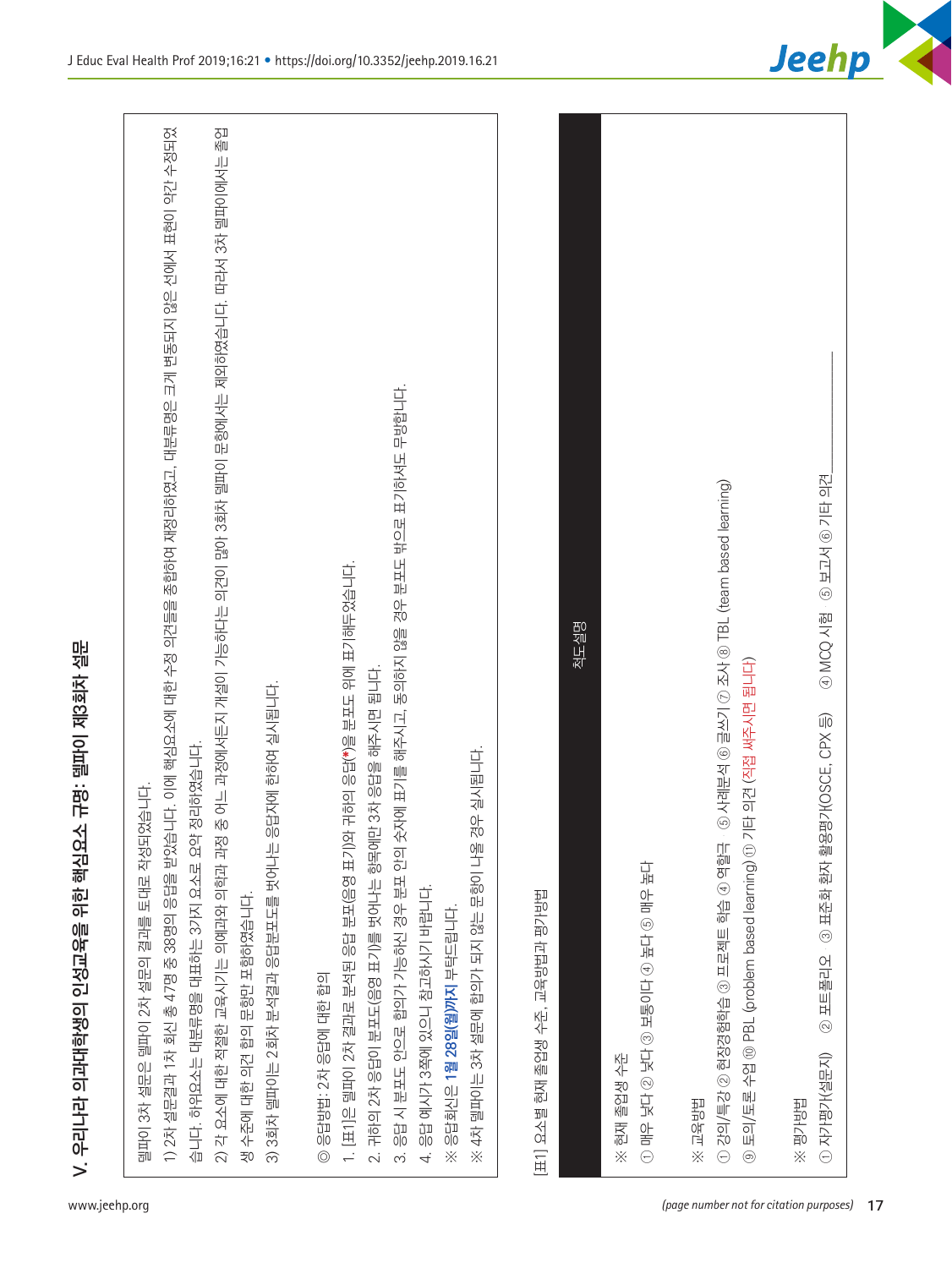|                                         | $\times$                 | 현재 졸업생 수준 응답은 귀하의 응답(*)이 응답문포를 벗어 |                    | 난 경우에만 해당되며, ‹표기 또는 해당 숫자를 다른 색으로 표기해주셔도 됩니다.                                            |                                     |                                     |
|-----------------------------------------|--------------------------|-----------------------------------|--------------------|------------------------------------------------------------------------------------------|-------------------------------------|-------------------------------------|
| www.jeehp.org                           |                          |                                   |                    | 현재 졸업생 수준                                                                                |                                     |                                     |
|                                         | 옦                        | 대분류평                              | 하위요소               | 2회차 응답분포(음영 표기)<br>& 귀하의 응답 (*)                                                          | 교육방법(위 척도에서 번호를 선택<br>하세요. 중복선택 가능) | 평가방법(위 척도에서 번호를 선택<br>하세요. 중복선택 가능) |
|                                         |                          |                                   |                    | 3회차 응답표기 (~)                                                                             |                                     |                                     |
|                                         | $\overline{\phantom{0}}$ | 방이 회생                             | 희생, 이타심<br>봉사, 성실, | $\left(\frac{1}{2}$                                                                      |                                     |                                     |
|                                         |                          |                                   |                    | $1 \cdots 2 \cdots 3 \cdots 4 \cdots 5$                                                  |                                     |                                     |
|                                         | $\sim$                   | 공감과 소통                            | 의사소통능력, 대인관계, 표현력  | $\left(\frac{1}{2}$                                                                      |                                     |                                     |
|                                         |                          |                                   |                    | $1 \cdots 2 \cdots 3 \cdots 4 \cdots 5$                                                  |                                     |                                     |
|                                         | $\infty$                 | 배려와 존중                            | 존중, 배려, 친절         | ∗                                                                                        |                                     |                                     |
|                                         |                          |                                   |                    | $1 \cdots 2 \cdots 3 \cdots 4 \cdots 5$                                                  |                                     |                                     |
|                                         | 4                        | 정직과 겸손                            | 윤리의식<br>정직, 겸손,    | ∗<br>$\begin{array}{c} \text{(B)}\\ \text{(B)} \end{array}$                              |                                     |                                     |
|                                         |                          |                                   |                    | $1 \cdots 2 \cdots 3 \cdots 4 \cdots 4 \cdots 5$                                         |                                     |                                     |
|                                         | $\overline{5}$           | 책임과 소명                            | 책임감, 소명의식, 가치관     | ∗<br>(합의)                                                                                |                                     |                                     |
|                                         |                          |                                   |                    | $1 \cdots 2 \cdots \cdots 3 \cdots \cdots 4 \cdots 5$                                    |                                     |                                     |
|                                         | $\circlearrowright$      | 융도 선물                             | 唱<br>협동, 포용력,      | $\ast$<br>$\begin{pmatrix} \boxed{\square} & \square \\ \square & \square \end{pmatrix}$ |                                     |                                     |
|                                         |                          |                                   |                    | $1 \cdots 2 \cdots 3 \cdots 4 \cdots 4 \cdots 5$                                         |                                     |                                     |
|                                         | $\overline{\phantom{m}}$ | 창의성과 긍정성                          | 창의성, 긍정성, 개방적 사고   | $\ast$                                                                                   |                                     |                                     |
|                                         |                          |                                   |                    | $1 \cdots 2 \cdots \cdots 3 \cdots \cdots 4 \cdots 5$                                    |                                     |                                     |
|                                         | $\infty$                 | 인내와 리더십                           | 리더십<br>인내, 자기성찰,   | $\left(\frac{1}{2}$                                                                      |                                     |                                     |
|                                         |                          |                                   |                    | $1 \cdots 2 \cdots 3 \cdots 4 \cdots 4 \cdots 5$                                         |                                     |                                     |
| (page number not for citation purposes) |                          |                                   |                    |                                                                                          |                                     |                                     |
|                                         |                          |                                   |                    |                                                                                          |                                     |                                     |
|                                         |                          |                                   |                    |                                                                                          |                                     |                                     |
|                                         |                          |                                   |                    |                                                                                          |                                     |                                     |
|                                         |                          |                                   |                    |                                                                                          |                                     |                                     |
| 18                                      |                          |                                   |                    |                                                                                          |                                     |                                     |

 $\Gamma$ 

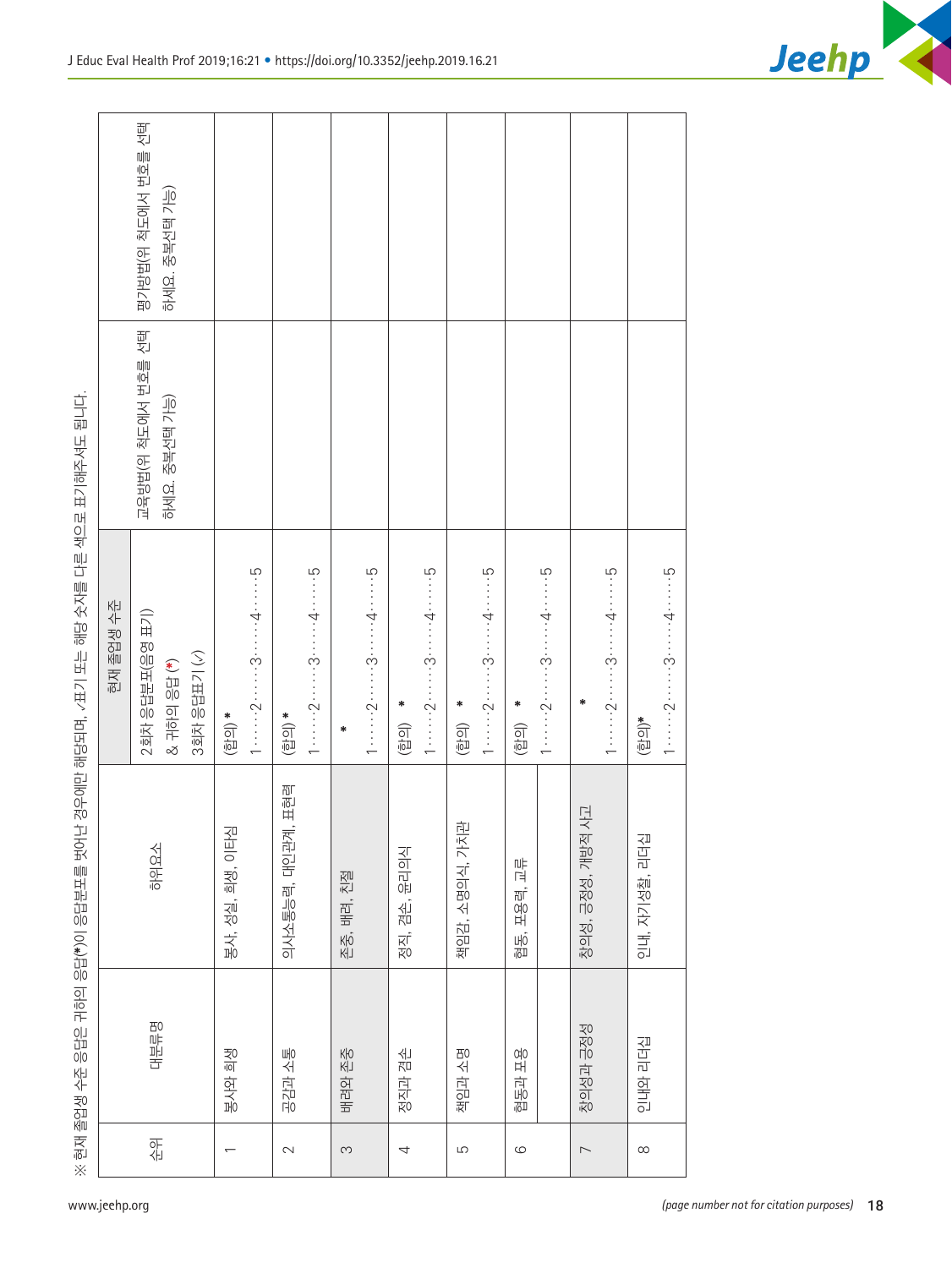|  | www.jeehp.o |  |  |
|--|-------------|--|--|
|  |             |  |  |

| 古事 Shu ④古事 ④ 互lo ��� ⑤<br>○里半 3114 全部<br>※ 현재 졸업생 수준                                                   |
|--------------------------------------------------------------------------------------------------------|
| 경험/실습 ③ 프로젝트 학습 ④ 역할극 · ⑤ 사례분석 ⑥ 글쓰기 ⑦ TBL (team based learning) ⑧ 토의/토론 수업<br>① 강의/특강 ② 현장:<br>※ 교육방법 |
| ⑨ PBL (problem based learning) ⑩ 기타 의견 (직접 써주시면 됩니다)                                                   |
| ※평가방법                                                                                                  |
| 2) 포트폴리오 · ③ 표준화 환자 활용평가(OSCE, CPX 등) ④ MCQ 시험 · ⑤ 보고서 ⑥ 기타 의견<br>① 자기명가(설문지)                          |

| 평가방법(위 척도에서 번호를 선택<br>하세요. 중복선택 가능)<br>(2, 0, 6)<br>$\odot$<br>$\circledS$ , $\circledA$<br>$\odot$<br>$\odot$<br>교육방법(위 척도에서 번호를 선택<br>하세요. 중복선택 가능)<br>⑤ 사례분석 ⑥ 글쓰기 ⑦ TBL (team based learning) ⑧ 토의/토론 수업<br>$\circledcirc$ , $\circledcirc$ , $\circledcirc$<br>$\circledcirc$ . $\circledcirc$ .<br>$\circledcirc$ . $\circledcirc$ .<br>$\circledcirc$ , $\circledcirc$ , $\circledcirc$<br>$Q, \Theta$<br>가(OSCE, CPX 등) ④ MCQ 시험 . ⑤ 보고서 ⑥ 기타 의견<br>$1 \cdots 2 \cdots 3 \cdots 4 \cdots 4 \cdots 5$<br>$1 \cdots 2 \cdots 3 \cdots 4 \cdots 5$<br>$-3$ 5<br>현재 졸업생 수준<br>2회차 응답분포(음영 표기)<br>∗<br>척도설명<br>3회차 응답표기 (<)<br>$\checkmark$<br>& 귀하의 응답(*)<br>∗<br>↘<br>$1 \cdots 2 \cdots$<br>*<br>$\ast$<br>$*$<br>$\begin{pmatrix} \overline{G_1} & \overline{G_2} \\ \overline{G_1} & \overline{G_2} \end{pmatrix}$<br>$\begin{pmatrix} \overline{\mathbb{Q}} & \overline{\mathbb{Q}} \\ \overline{\mathbb{Q}} & \overline{\mathbb{Q}} \end{pmatrix}$<br>(합의)<br>$(\overline{e}$ [ $\overline{e}$ ]<br>2개 문항에만 디로 응답함<br>⑨ PBL (problem based learning) ⑩ 기타 의견 (직접 써주시면 됩니다)<br>의사소통능력, 대인관계, 표현력<br>車<br>봉사, 성실, 희생, 이타심<br>3 표준화 환자 활용명<br>책임감, 소명의식, 가치<br>① 강의/특강 ② 현장경험/실습 ③ 프로젝트 학습 ④ 역할극<br>학위요소<br>정직, 겸손, 윤리의식<br>ロボや言 @ロボ @ロこん @ロボ @ロボ ↓ Na ④<br>之间<br>졸업생 수준: 3번과 4번 문항만 합의가 필요하므로<br>존중, 배려<br>$(1)$ 자가명가(설문지) $(2)$ 포트폴리오<br>대분류명<br>봉사와 희생<br>공감과 소통<br>배려와 존중<br>정직과 겸손<br>책임과 소명<br>현재 졸업생 수준<br>퇴육한 ※<br>计配置交换<br>앆<br>$\sim$<br>$\overline{5}$<br>S<br>4<br>$\overline{\phantom{0}}$<br>$\times$<br>$\times$ |
|----------------------------------------------------------------------------------------------------------------------------------------------------------------------------------------------------------------------------------------------------------------------------------------------------------------------------------------------------------------------------------------------------------------------------------------------------------------------------------------------------------------------------------------------------------------------------------------------------------------------------------------------------------------------------------------------------------------------------------------------------------------------------------------------------------------------------------------------------------------------------------------------------------------------------------------------------------------------------------------------------------------------------------------------------------------------------------------------------------------------------------------------------------------------------------------------------------------------------------------------------------------------------------------------------------------------------------------------------------------------------------------------------------------------------------------------------------------------------------------------------------------------------------------|
|----------------------------------------------------------------------------------------------------------------------------------------------------------------------------------------------------------------------------------------------------------------------------------------------------------------------------------------------------------------------------------------------------------------------------------------------------------------------------------------------------------------------------------------------------------------------------------------------------------------------------------------------------------------------------------------------------------------------------------------------------------------------------------------------------------------------------------------------------------------------------------------------------------------------------------------------------------------------------------------------------------------------------------------------------------------------------------------------------------------------------------------------------------------------------------------------------------------------------------------------------------------------------------------------------------------------------------------------------------------------------------------------------------------------------------------------------------------------------------------------------------------------------------------|